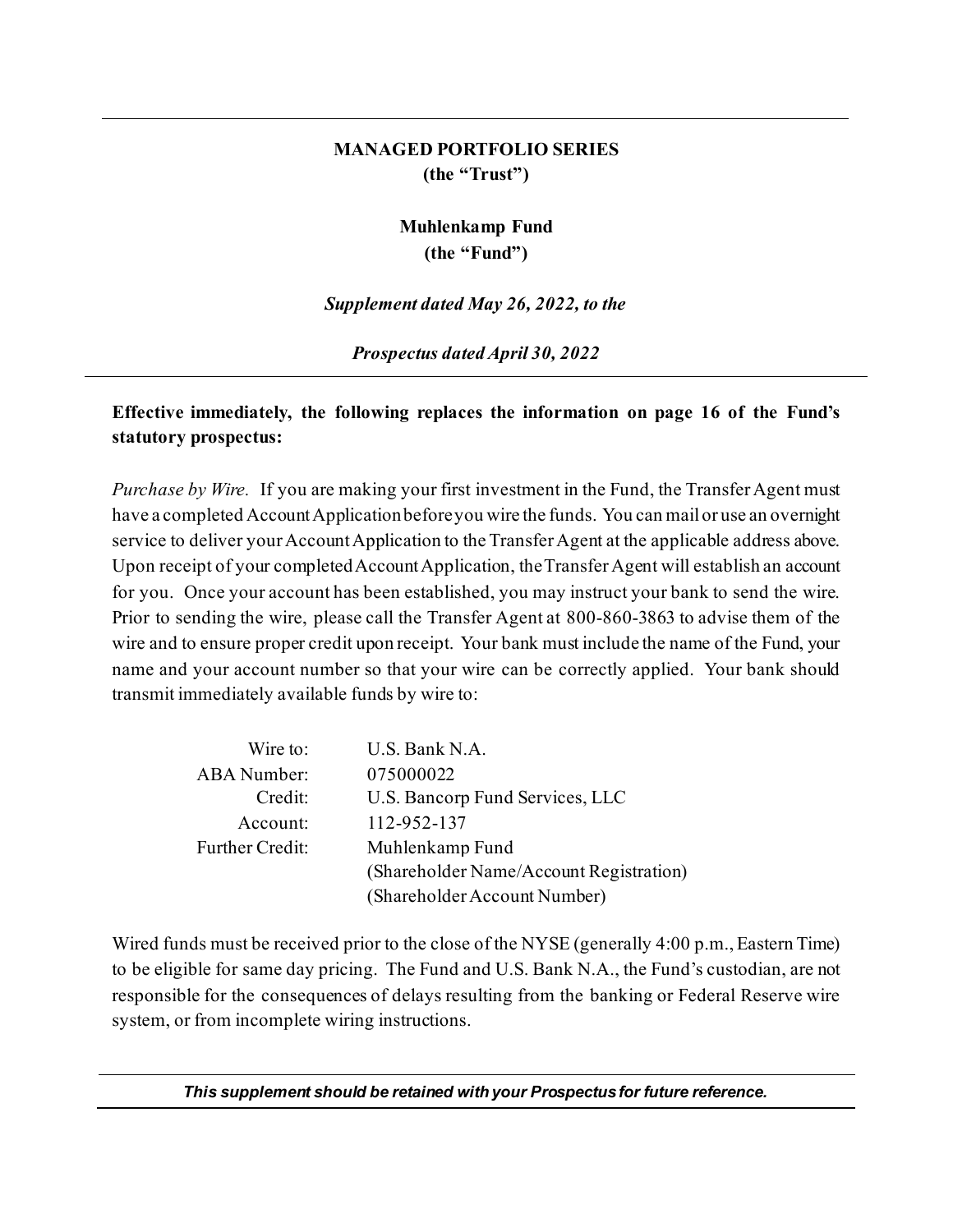

### **P R O S P E C T U S**

April 30, 2022

Phone: 1-800-860-3863 E-mail: fund@muhlenkamp.com Website: https://muhlx.muhlenkamp.com/

INVESTMENT OBJECTIVES:

*Maximize total after-tax return to shareholders through capital appreciation, and income from dividends and interest, consistent with reasonable risk.*

**The SEC has not approved or disapproved of these securities or determined if this Prospectus is truthful or complete. Any representation to the contrary is a criminal offense.**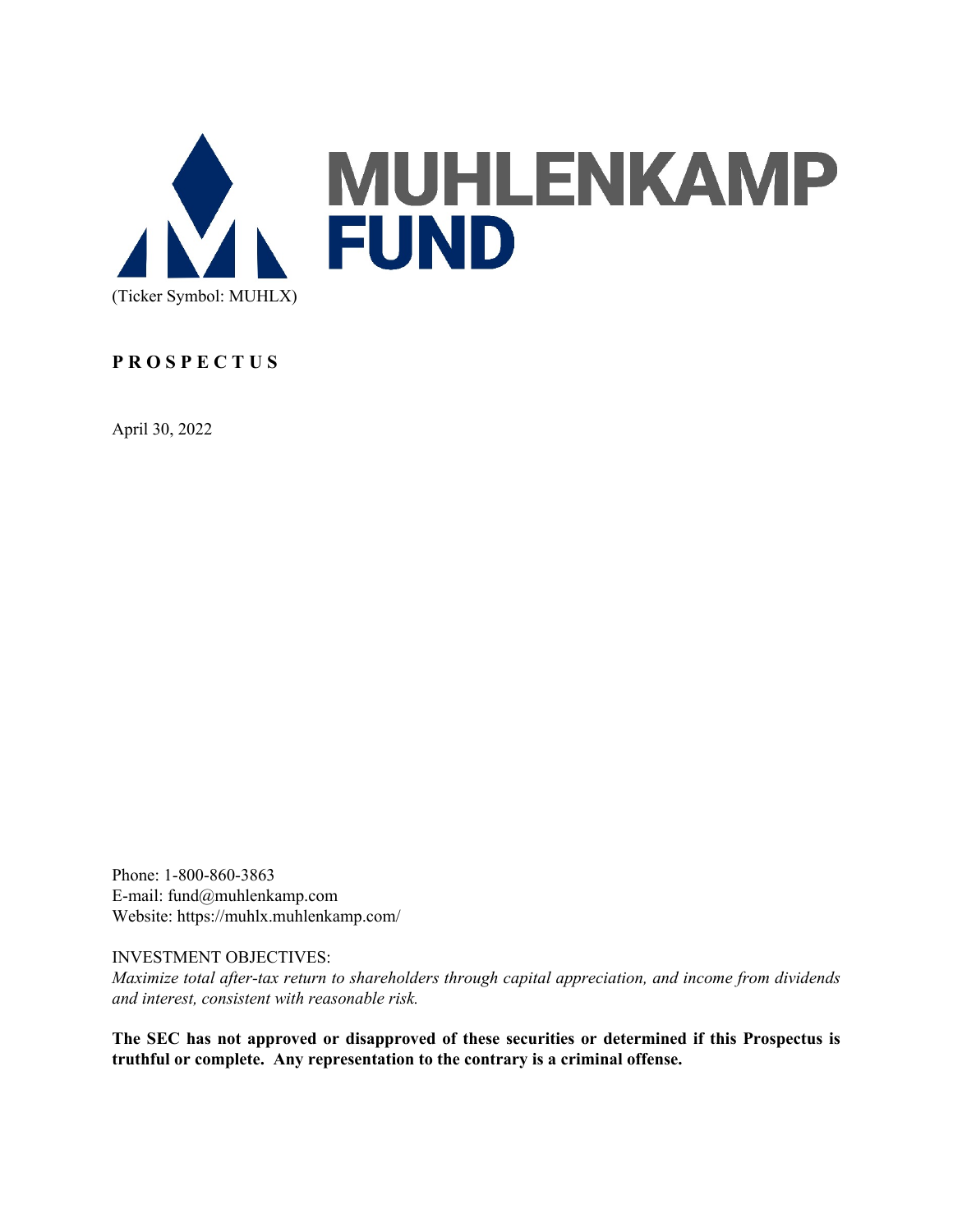Muhlenkamp Fund<br>A Series of Managed Portfolio Series (the "Trust")

# **Table of Contents**

| <b>Investment Objectives, Strategies, Risks and Disclosure of Portfolio Holdings</b>       | 7         |
|--------------------------------------------------------------------------------------------|-----------|
| <b>Investment Objectives</b>                                                               | 7         |
|                                                                                            | 7         |
| Principal Risks of Investing in the Fund <u>manual contract of the Sunday of Investing</u> | 8         |
| Portfolio Holdings                                                                         | 11        |
|                                                                                            | <b>12</b> |
| Investment Adviser                                                                         | 12        |
| Portfolio Manager                                                                          | 12        |
|                                                                                            | -13       |
| Pricing of Fund Shares.                                                                    | 13        |
|                                                                                            | 14        |
|                                                                                            | 18        |
| Dividends and Distributions.                                                               | 22        |
|                                                                                            | 22        |
| Tax Consequences.                                                                          | 24        |
|                                                                                            | 25        |
|                                                                                            |           |
| The Distributor                                                                            | 26        |
|                                                                                            | 26        |
|                                                                                            | 27        |
|                                                                                            |           |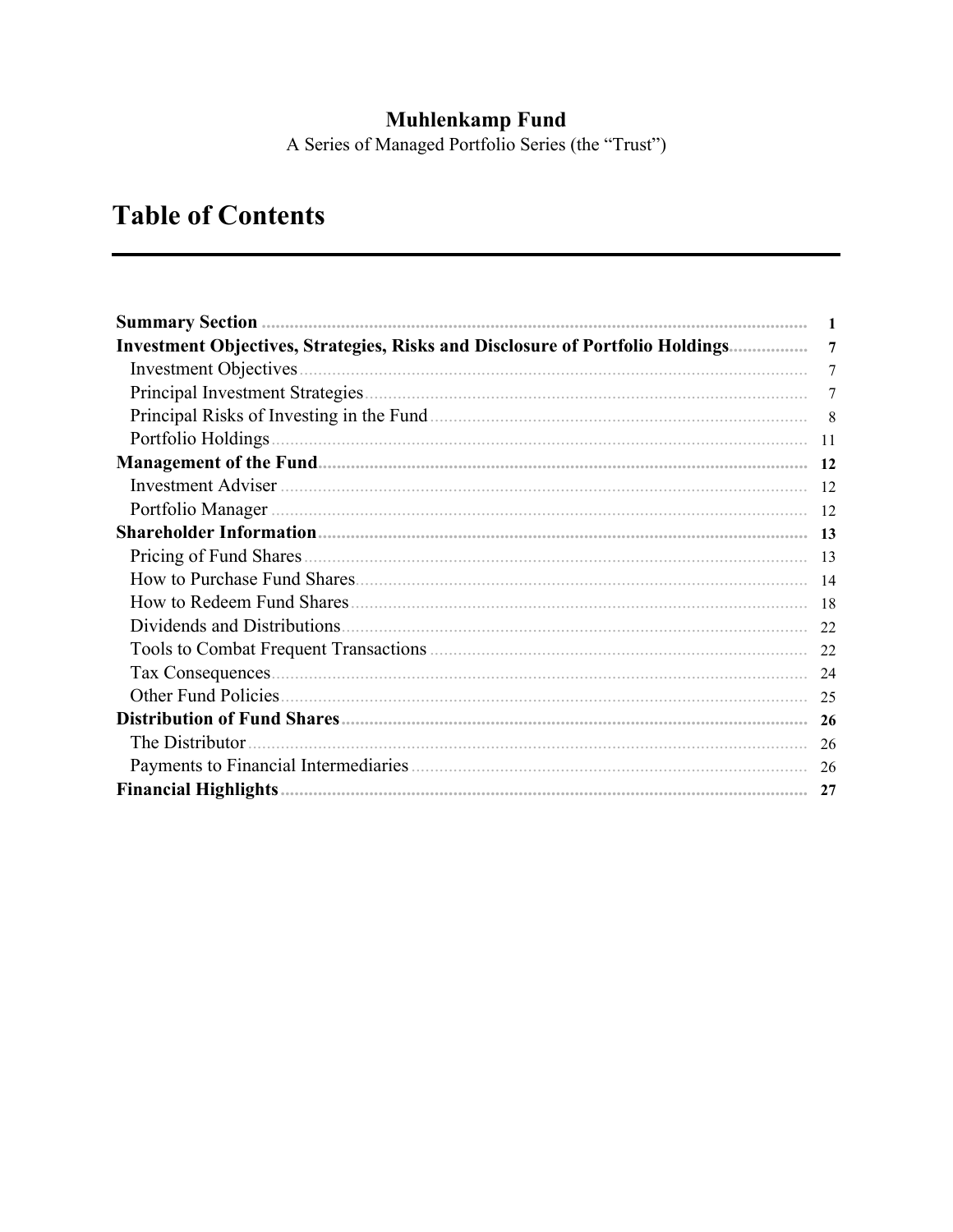### <span id="page-3-0"></span>**Summary Section**

### **Investment Objectives**

The Muhlenkamp Fund (the "Fund") seeks to maximize total after-tax return to its shareholders through capital appreciation, and income from dividends and interest, consistent with reasonable risk.

### **Fees and Expenses of the Fund**

The following table describes the fees and expenses that you may pay if you buy, hold and sell shares of the Fund. You may pay other fees, such as brokerage commissions and other fees to financial intermediaries, which are not reflected in the tables and examples below.

| <b>Shareholder Fees</b><br><i>(fees paid directly from your investment)</i>                                                | None     |
|----------------------------------------------------------------------------------------------------------------------------|----------|
| <b>Annual Fund Operating Expenses</b><br>(expenses that you pay each year as a percentage of the value of your investment) |          |
| <b>Management Fees</b>                                                                                                     | 1.00%    |
| Distribution and Service (Rule 12b-1) Fees                                                                                 | $0.00\%$ |
| Other Expenses                                                                                                             | 0.26%    |
| Acquired Fund Fees and Expenses <sup>(1)</sup>                                                                             | $0.04\%$ |
| <b>Total Annual Fund Operating Expenses</b>                                                                                | 1.30%    |
| Less: Fee Waiver $^{(2)}$                                                                                                  | $-0.16%$ |
| Total Annual Fund Operating Expenses After Fee Waiver <sup>(1)(2)</sup>                                                    | 1.14%    |

(1) The Total Annual Fund Operating Expenses for the Fund do not correlate to the ratio of operating expenses to average net assets in the "Financial Highlights" section of the Fund's Statutory Prospectus, which reflects the operating expenses of the Fund and does not include acquired fund fees and expenses ("AFFE").

<sup>(2)</sup> Muhlenkamp & Company, Inc. (the "Adviser") has contractually agreed to waive its management fees, and pay Fund expenses, in order to ensure that Total Annual Fund Operating Expenses (excluding AFFE, leverage/borrowing interest, interest expense, taxes, brokerage commissions, and extraordinary expenses) do not exceed 1.10% of the Fund's average daily net assets. Fees waived and expenses paid by the Adviser may be recouped by the Adviser for a period of 36 months following the date on which such fee waiver and expense payment was made if such recoupment can be achieved without exceeding the expense limit in effect at the time the fee waiver and expense payment occurred and the expense limit in place at the time of recoupment. The Operating Expenses Limitation Agreement is indefinite, but cannot be terminated through at least April 30, 2023. Thereafter, the agreement may be terminated at any time upon 60 days' written notice by the Trust's Board of Trustees (the "Board") or the Adviser.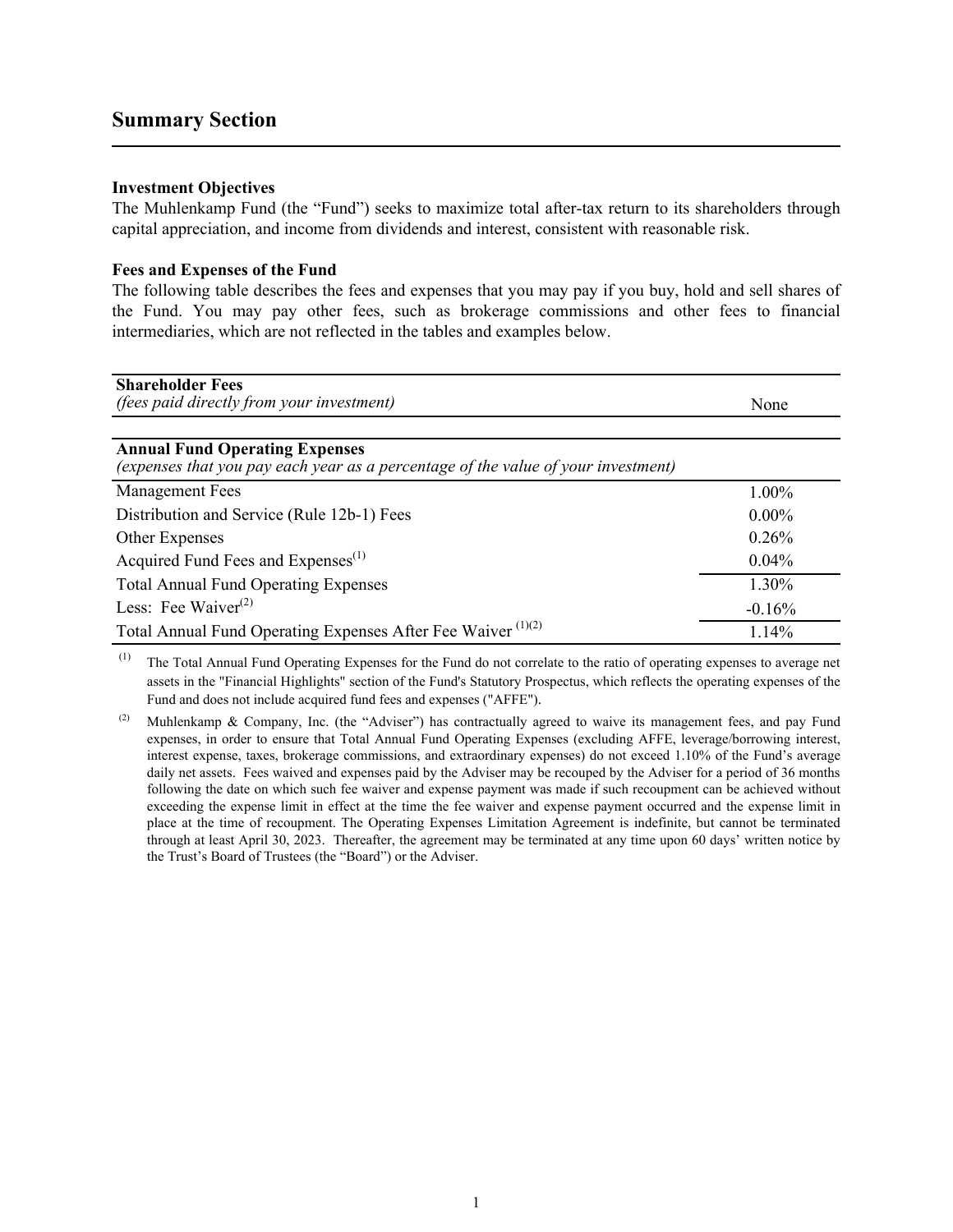### **Example**

This Example is intended to help you compare the cost of investing in the Fund with the cost of investing in other mutual funds. The Example assumes that you invest \$10,000 in the Fund for the time periods indicated and then redeem all of your shares at the end of those periods. The Example also assumes that your investment has a 5% return each year and that the Fund's operating expenses remain the same (taking into account the expense limitation for one year). Although your actual costs may be higher or lower, based on these assumptions, your costs would be:

| 1 Year | 3 Years | 5 Years | 10 Years |
|--------|---------|---------|----------|
| \$116  | \$396   | \$698   | \$1,554  |

#### **Portfolio Turnover**

The Fund pays transaction costs, such as commissions, when it buys and sells securities (or "turns over" its portfolio). A higher portfolio turnover rate may indicate higher transaction costs and may result in higher taxes when Fund shares are held in a taxable account. These costs, which are not reflected in Annual Fund Operating Expenses or in the Example, affect the Fund's performance. During the most recent fiscal year, the Fund's portfolio turnover rate was 8.06% of the average value of its portfolio.

### **Principal Investment Strategies**

The Fund principally invests in a diversified list of common stocks of companies of any capitalization, determined by the investment adviser to be highly profitable, yet undervalued. The Adviser looks for companies it believes to have above-average profitability, as measured by corporate return-on-equity, and that sell at below-average prices, as measured by price-to-earnings-ratios. To determine average profitability and average price, the Adviser uses data produced by various independent research organizations. In pursuing its investment objectives, the Fund may also invest in exchange-traded funds ("ETF"s) and in securities of foreign issuers, including American Depositary Receipts ("ADR"s). The Fund may purchase investment grade fixed income or debt securities, of any maturity or duration, from time to time as substitutes for stocks when the Adviser determines that market conditions warrant their purchase. The Fund intends to invest for the long-term, but may sell stocks and other securities regardless of how long they have been held.

At the Adviser's discretion, the Fund may invest up to 100% of its assets in cash, cash equivalents, and high-quality, short-term debt securities and money market instruments (i) to retain flexibility in meeting redemptions, paying expenses, and identifying and assessing investment opportunities, and (ii) for temporary defensive purposes in response to adverse market, economic or political conditions. Such investments may result in the Fund not achieving its investment objectives.

### **Principal Risks**

As with any mutual fund, there are risks to investing. An investment in the Fund is not a deposit of a bank and is not insured or guaranteed by the Federal Deposit Insurance Corporation ("FDIC") or any other governmental agency. Remember, in addition to possibly not achieving your investment goals, **you could lose all or a portion of your investment in the Fund over short or even long periods of time**. The principal risks of investing in the Fund are:

*General Market Risk.* The Fund's net asset value ("NAV") and investment return will fluctuate based upon changes in the value of its portfolio securities. Certain securities selected for the Fund's portfolio may be worth less than the price originally paid for them, or less than they were worth at an earlier time.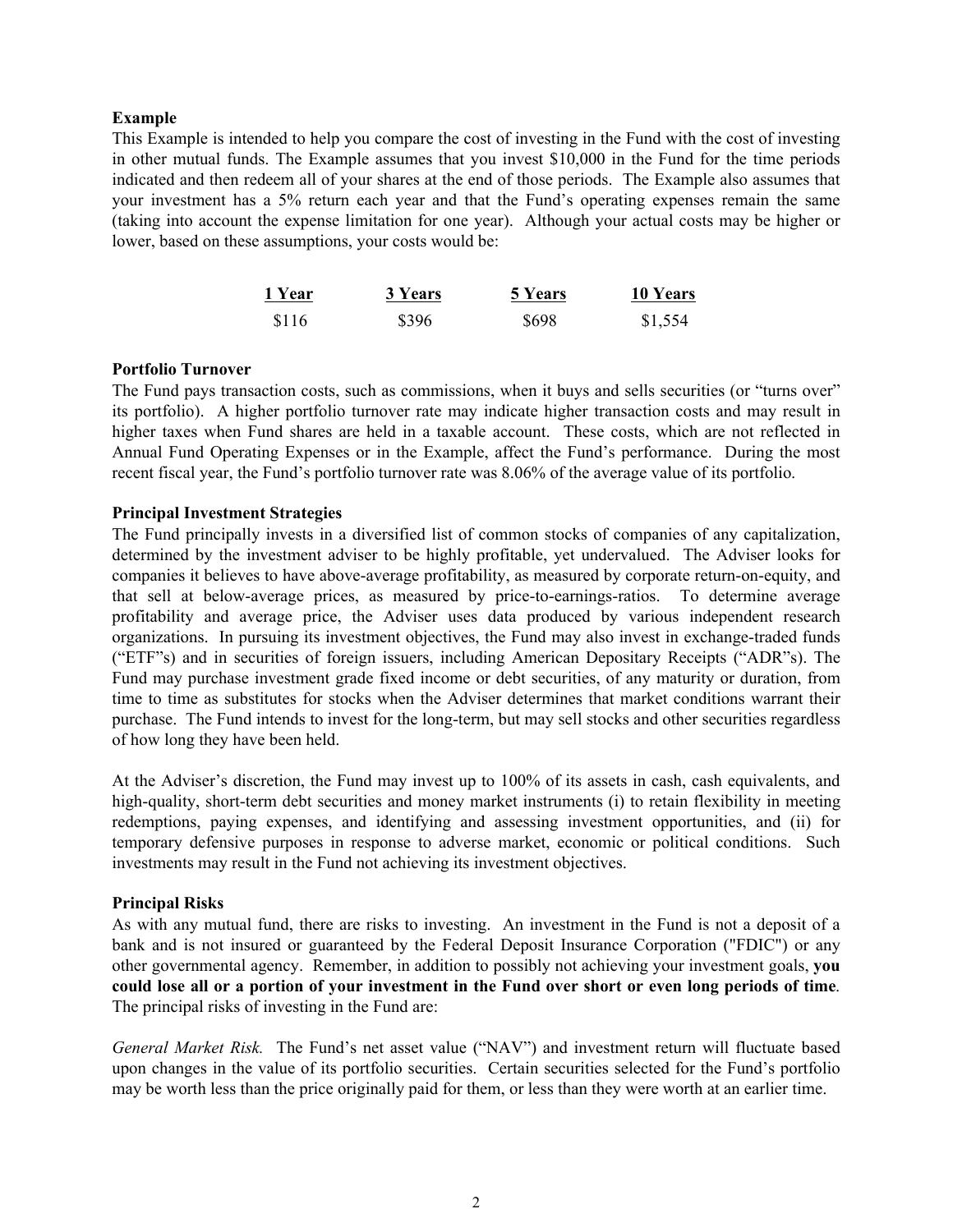*Management Risk.* The Fund may not meet its investment objectives or may underperform mutual funds with similar strategies if the Adviser cannot successfully implement the Fund's investment strategies.

*Equity Securities Risk.* The equity securities held in the Fund's portfolio may experience sudden, unpredictable drops in value or long periods of decline in value. This may occur because of factors that affect securities markets generally or factors affecting specific industries, sectors or companies in which the Fund invests.

*Large-Cap, Mid-Cap and Small-Cap Companies Risk.* The Fund's investment in larger companies is subject to the risk that larger companies are sometimes unable to attain the high growth rates of successful, smaller companies, especially during extended periods of economic expansion. Securities of mid-cap and small-cap companies may be more volatile and less liquid than the securities of large-cap companies.

*Value-Style Investing Risk*. The Fund's value investments are subject to the risk that their intrinsic values may not be recognized by the broad market or that their prices may decline.

*ETF Risk*. The market price of an ETF will fluctuate based on changes in the ETF's net asset value as well as changes in the supply and demand of its shares in the secondary market. It is also possible that an active secondary market of an ETF's shares may not develop and market trading in the shares of the ETF may be halted under certain circumstances. The lack of liquidity in a particular ETF could result in it being more volatile than the ETF's underlying portfolio of securities. In addition, the Fund will bear its pro rata portion of an ETF's expenses and the Fund's expenses may therefore be higher than if it invested directly in securities.

*Foreign Securities Risk.* Investments in securities of foreign issuers involve risks not ordinarily associated with investments in securities and instruments of U.S. issuers, including risks relating to political, social and economic developments abroad; differences between U.S. and foreign regulatory and accounting requirements; tax risks and market practices; as well as fluctuations in foreign currencies. There may be less information publicly available about foreign companies than about a U.S. company, and many foreign companies are not subject to accounting, auditing, and financial reporting standards, regulatory framework and practices comparable to those in the U.S.

*ADR Risk.* ADRs are generally subject to the same risks as foreign securities because their values depend on the performance of the underlying foreign securities. ADRs may be purchased through "sponsored" or "unsponsored" facilities. A sponsored facility is established jointly by the issuer of the underlying security and a depositary, whereas a depositary may establish an unsponsored facility without participation by the issuer of the depositary security. Holders of unsponsored ADRs generally bear all the costs of such depositary receipts, and the issuers of unsponsored ADRs frequently are under no obligation to distribute shareholder communications received from the company that issues the underlying foreign securities or to pass through voting rights to the holders of the ADRs. As a result, there may not be a correlation between such information and the market values of unsponsored ADRs.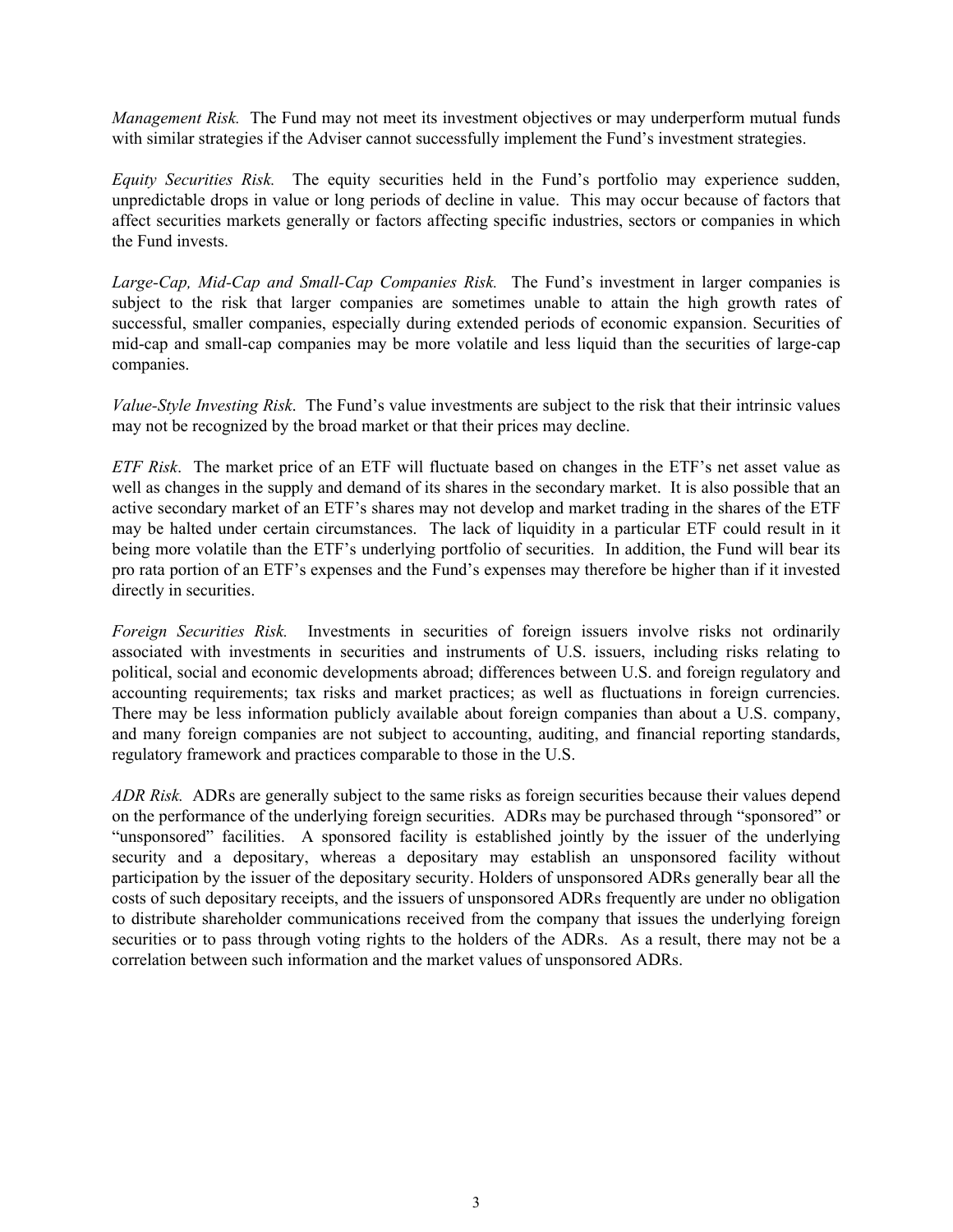*Currency Risk.* When the Fund buys or sells securities on a foreign stock exchange, the transaction is undertaken in the local currency rather than in U.S. dollars, which carries the risk that the value of the foreign currency will increase or decrease, which may impact the value of the Fund's portfolio holdings and your investment. Foreign countries may adopt economic policies and/or currency exchange controls that affect its currency valuations in a disadvantageous manner for U.S. investors and companies and restrict or prohibit the Fund's ability to repatriate both investment capital and income, which could place the Fund's assets in such country at risk of total loss.

*Debt Securities Risk.* The Fund's investments in debt securities will be subject to credit risk, interest rate risk, prepayment risk, and duration risk. Credit risk is the risk that an issuer will not make timely payments of principal and interest. Interest rate risk is the risk that the value of debt securities fluctuates with changes in interest rates (*e.g.*, increases in interest rates result in a decrease in value of debt securities). The Fund will be exposed to heightened interest rate risk as interest rates rise from historically low levels. Pre-payment risk is the risk that the principal on debt securities will be paid off prior to maturity causing the Fund to invest in debt securities with lower interest rates. Duration risk is the risk that holding long duration and long maturity investments will magnify certain other risks, including interest rate risk and credit risk.

*Epidemic Risk.* Widespread disease, including pandemics and epidemics have been and can be highly disruptive to economies and markets, adversely impacting individual companies, sectors, industries, markets, currencies, interest and inflation rates, credit ratings, investor sentiment, and other factors affecting the value of the Fund's investments. Given the increasing interdependence among global economies and markets, conditions in one country, market, or region are increasingly likely to adversely affect markets, issuers, and/or foreign exchange rates in other countries, including the U.S. These disruptions could prevent the Fund from executing advantageous investment decisions in a timely manner and negatively impact the Fund's ability to achieve its investment objectives. Any such event(s) could have a significant adverse impact on the value and risk profile of the Fund.

### **Performance**

The accompanying bar chart and table provide some indication of the risks of investing in the Fund by showing changes in the Fund's performance from year-to-year and by showing how the Fund's average annual returns for certain periods compare with those of broad measures of market performance. Following the bar chart is the Fund's highest and lowest return for a quarter during the period shown in the bar chart. The Fund's past performance (before and after taxes) is not necessarily an indication of how the Fund will perform in the future. Updated performance information is available on the Fund's website at https://muhlx.muhlenkamp.com/.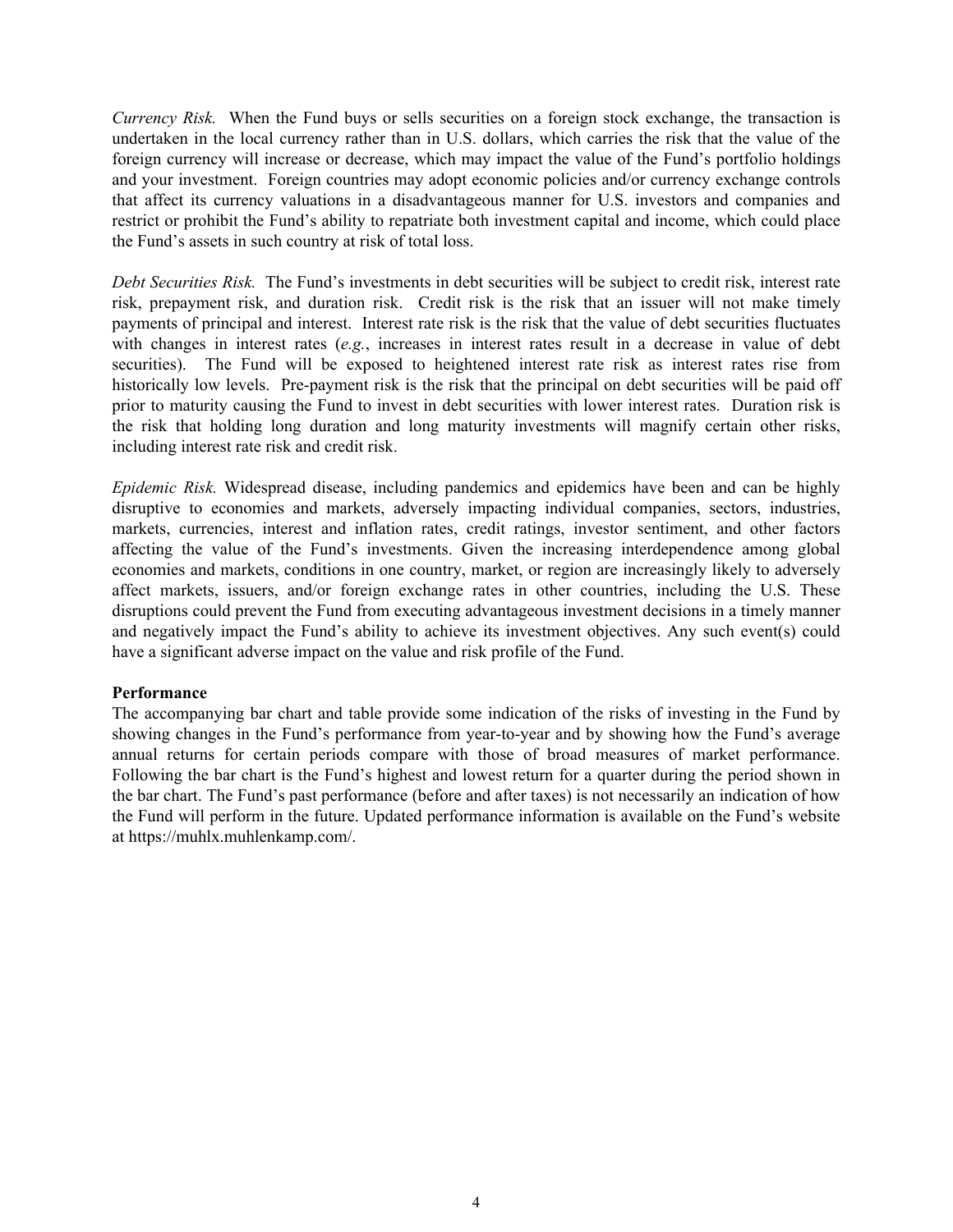

**Calendar Year Total Returns as of December 31**

| <b>Best Quarter</b>             |        | Worst Quarter |            |  |
|---------------------------------|--------|---------------|------------|--|
| Q <sub>2</sub> 20 <sub>20</sub> | 22.86% | Q1 2020       | $-27.04\%$ |  |

#### **Average Annual Total Returns for the periods ended December 31, 2021(1)**

 $\overline{a}$ 

|                                                                                                 | <b>One Year</b> | <b>Five Years</b> | <b>Ten Years</b> | <b>Since Inception</b><br>(11/01/1988) |
|-------------------------------------------------------------------------------------------------|-----------------|-------------------|------------------|----------------------------------------|
| <b>Return Before Taxes</b>                                                                      | 29.02%          | 11.20%            | 8.86%            | 9.13%                                  |
| Return After Taxes on<br><b>Distributions</b>                                                   | 26.79%          | 9.35%             | $7.13\%$         | 8.33%                                  |
| Return After Taxes on<br>Distributions and Sale of Fund<br><b>Shares</b>                        | 18.74%          | 8.54%             | 6.87%            | $8.00\%$                               |
| $S\&P 500^{\circ}$ Total Return Index<br>(reflects no deduction for fees,<br>expenses or taxes) | 28.71%          | 18.47%            | $16.55\%$        | $11.29\%$                              |

(1) The Muhlenkamp Fund, a series of Wexford Trust, (the "Predecessor Fund") transferred into the Fund in a tax-free reorganization on September 5, 2014. Performance information shown includes the performance of the Predecessor Fund for periods prior to September 5, 2014.

After-tax returns are calculated using the historical highest individual federal marginal income tax rates and do not reflect the impact of state and local taxes. Actual after-tax returns depend on your situation and may differ from those shown. Furthermore, the after-tax returns shown are not relevant to those who hold their shares through tax-advantaged arrangements such as  $401(k)$  plans or individual retirement accounts ("IRAs").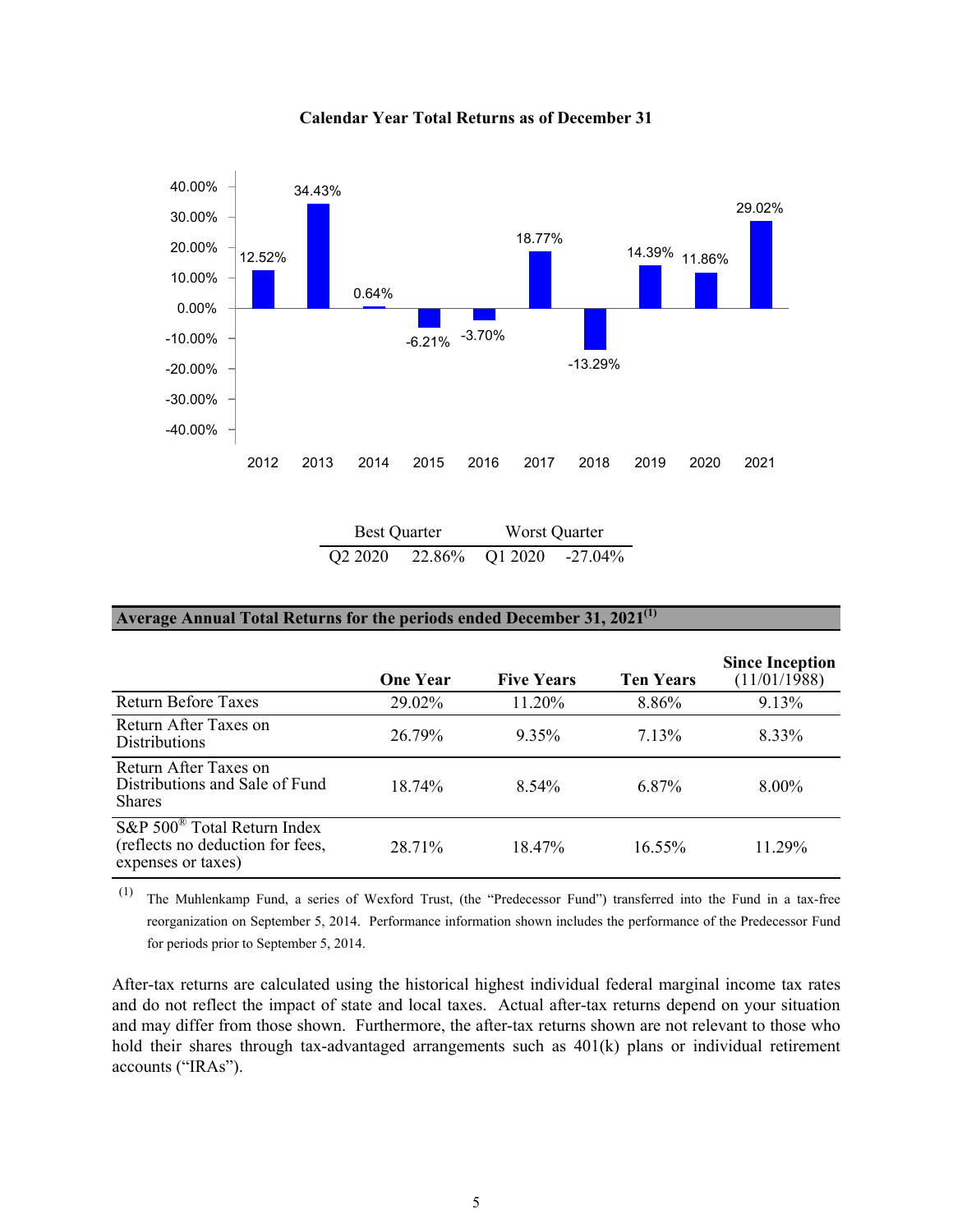### **Management**

*Investment Adviser* Muhlenkamp & Company, Inc. is the Fund's investment adviser.

### *Portfolio Manager*

Jeffrey P. Muhlenkamp has served as lead portfolio manager of the Fund since February 2019 and as the Fund's co-manager since November 2013, through the Predecessor Fund.

### **Purchase and Sale of Shares**

You may purchase and redeem Fund shares on any day that the New York Stock Exchange ("NYSE") is open for business by written request via mail (Muhlenkamp Fund, c/o U.S. Bank Global Fund Services, 615 East Michigan Street, Milwaukee, Wisconsin 53202-5207), by wire transfer, by using the Fund online account access at https://muhlx.muhlenkamp.com/account-access/, by telephone at 800-860-3863, or through a financial intermediary. The minimum initial investment amount is \$1,500 or \$200 for those accounts participating in the Fund's Automatic Investment Plan. Subsequent purchases may be made with a minimum investment amount of \$50.

### **Tax Information**

The Fund's distributions are generally taxable, and will be taxed as ordinary income or capital gains, unless you are a tax-exempt organization or are investing through a tax-advantaged arrangement such as a 401(k) plan or IRA. Distributions on investments made through tax-advantaged arrangements may be taxed as ordinary income when withdrawn from those accounts.

### **Payments to Broker-Dealers and Other Financial Intermediaries**

If you purchase Fund shares through a broker-dealer or other financial intermediary (such as a bank or financial advisor), the Fund and/or its Adviser may pay the intermediary for the sale of Fund shares and related services. These payments may create conflicts of interest by influencing the broker-dealer or other intermediary and your salesperson to recommend the Fund over another investment. Ask your salesperson or visit your financial intermediary's website for more information.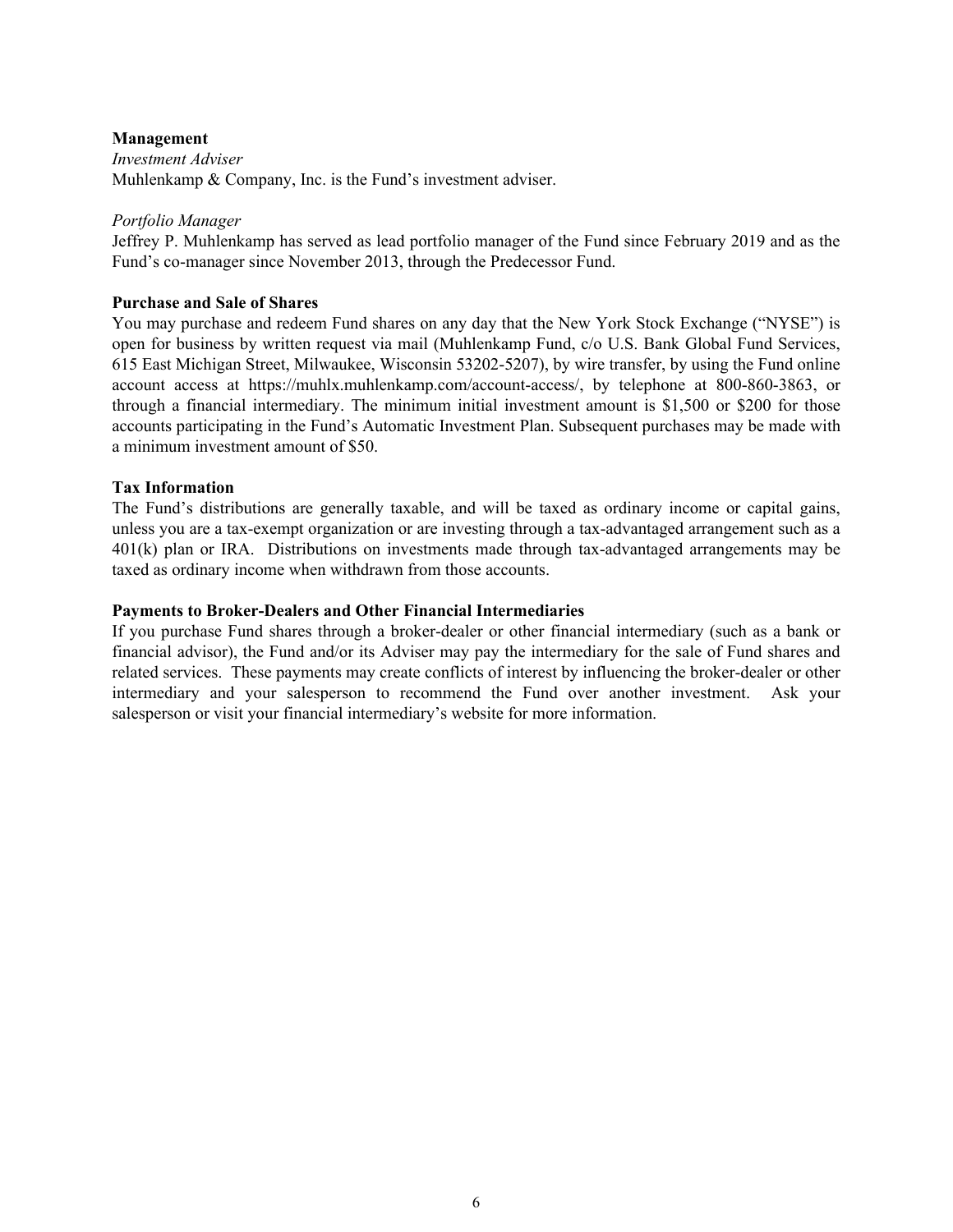### <span id="page-9-0"></span>**Investment Objectives**

The Fund's investment objectives are to maximize total after-tax return to its shareholders through capital appreciation, and income from dividends and interest, consistent with reasonable risk. The Fund's investment objectives are not fundamental, which means that they can be changed without shareholder approval. However, shareholders will receive a 60 day notice prior to making any changes to the Fund's investment objectives.

### **Principal Investment Strategies**

To pursue its goal, the Fund principally invests in a diversified list of common stocks. The Fund invests primarily in companies determined by the Adviser to be highly profitable, yet undervalued. The Adviser looks for those companies it believes to have above-average profitability, as measured by corporate return on equity ("ROE"), and that sell at below-average prices as measured by price to earnings ratios ("P/E"). To determine average profitability and average price, the Adviser uses data produced by various independent research organizations. Company size, based on market capitalization, is of little importance to the Adviser. In pursuing its investment objectives, the Fund may also invest in securities of foreign issuers, including ADRs.

The Fund does not subscribe to the philosophy that stocks can be acquired and held forever; however, the Adviser purchases stocks for the Fund that it generally holds for three or more years. While short-term swings in the marketplace are not ignored, they are subordinate to the quest for long-term values.

The Adviser believes that the success of a stock is dependent upon, and invariably a reflection of, the quality of a company's management. Therefore, the Adviser assesses management's ability prior to investing the Fund's assets in a particular company. The Adviser's assessment may include an analysis of historical financial achievements of the company, direct discussions with management, visits to the company, conversations with security analysts who actively follow the company, and discussions with competitors, suppliers and customers of the company.

The Fund may purchase investment grade fixed-income or debt securities, of any maturity or duration, from time to time as substitutes for stocks when the Adviser determines that market conditions warrant their purchase.

The Fund will sell a stock when the Adviser believes the company's intrinsic value has been fully realized by the market, earnings disappoint, growth prospects dim due to changing market or economic conditions, the company falls short of the Adviser's expectations, or the Adviser finds a better investment.

The Fund intends to invest for the long-term, but may sell stocks and other securities regardless of how long they have been held. Over the Fund's lifetime, the average portfolio turnover rate has been less than 50% per year.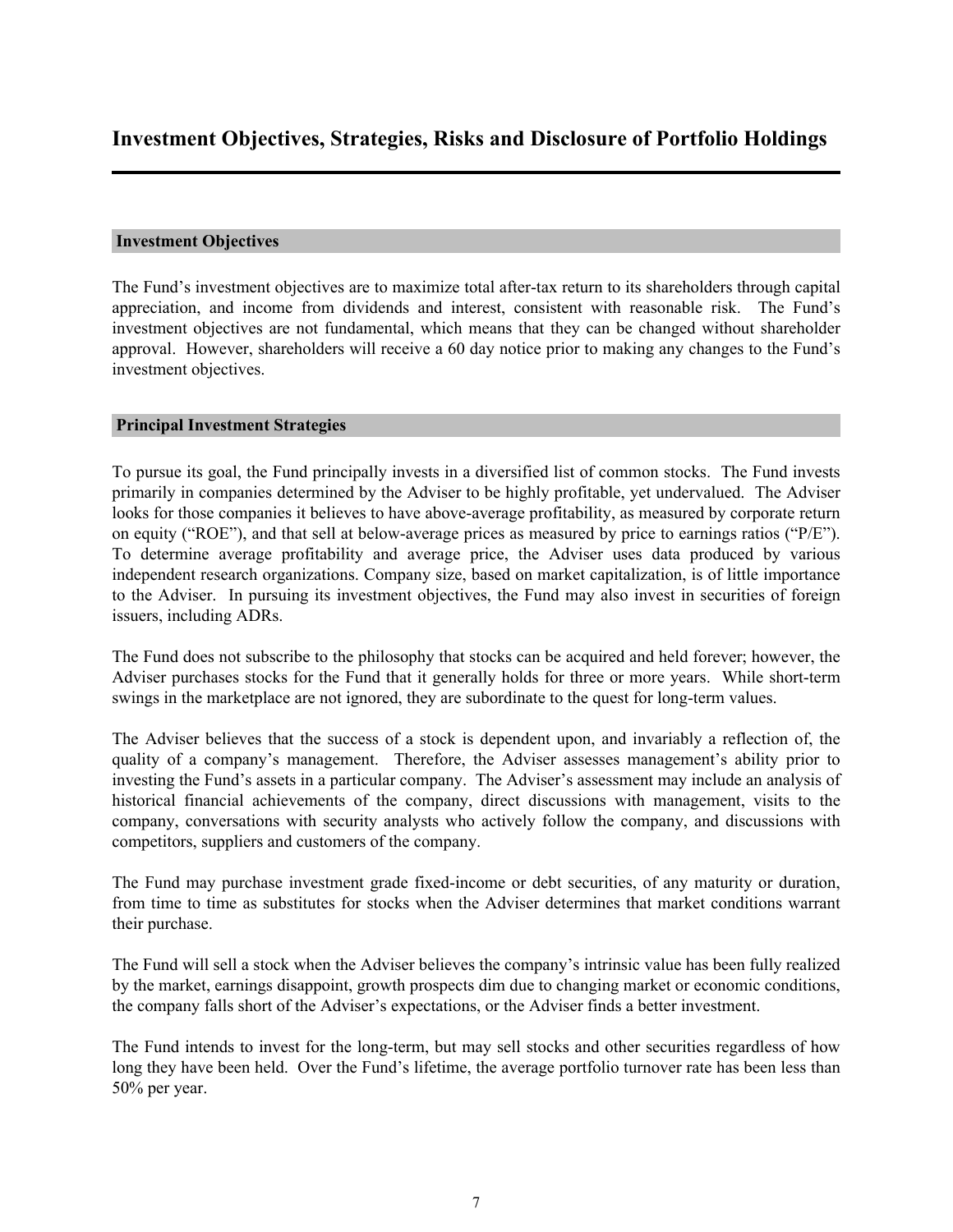<span id="page-10-0"></span>*Cash or Similar Investments and Temporary Strategies of the Fund*. At the Adviser's discretion, the Fund may invest in high-quality, short-term debt securities and money market instruments for (i) temporary defensive purposes in amounts up to 100% of the Fund's assets in response to adverse market, economic or political conditions and (ii) retaining flexibility in meeting redemptions, paying expenses, and identifying and assessing investment opportunities. These short-term debt securities and money market instruments include cash, shares of other mutual funds, commercial paper, certificates of deposit, bankers' acceptances, U.S. government securities, and repurchase agreements. To the extent that the Fund invests in money market mutual funds for its cash position, there will be some duplication of expenses because the Fund will bear its pro rata portion of such money market funds' management fees and operational expenses. Taking a temporary defensive position may result in the Fund not achieving its investment objectives.

#### **Principal Risks of Investing in the Fund**

Before investing in the Fund, you should carefully consider your own investment goals, the amount of time you are willing to leave your money invested, and the amount of risk you are willing to take. An investment in the Fund is not a deposit of a bank and is not insured or guaranteed by the FDIC or any other governmental agency. There can be no assurance that the Fund will achieve its investment objective. Remember, in addition to possibly not achieving your investment goals, **you could lose all or a portion of your investment in the Fund**. The principal risks of investing in the Fund are:

*General Market Risk*. The NAV and investment return of the Fund will fluctuate based upon changes in the value of the Fund's portfolio securities. The market value of a security may move up or down, sometimes rapidly and unpredictably. These fluctuations may cause a security to be worth less than the price originally paid for it, or less than it was worth at an earlier time. Market risk may affect a single issuer, industry, sector of the economy or the market as a whole. U.S. and international markets have experienced, and may continue to experience, volatility, which may increase risks associated with an investment in the Fund. Certain social, political, economic, environmental and other conditions and events (such as natural disasters and weather related phenomena generally, epidemics and pandemics, terrorism, conflicts and social unrest) may adversely interrupt the global economy and result in prolonged periods of significant market volatility. The market value of securities in which the Fund invests is based upon the market's perception of value and is not necessarily an objective measure of the securities' value. In some cases, for example, the stock prices of individual companies have been negatively affected even though there may be little or no apparent degradation in the financial condition or prospects of the issuers. Similarly, the debt markets have experienced substantially lower valuations, reduced liquidity, price volatility, credit downgrades, increased likelihood of default, and valuation difficulties. As a result of this significant volatility, many of the following risks associated with an investment in the Fund may increase. Continuing market problems may have adverse effects on the Fund.

*Management Risk.* The ability of the Fund to meet its investment objectives is directly related to the Adviser's investment strategies for the Fund. The value of your investment in the Fund may vary with the effectiveness of the Adviser's research, analysis and asset allocation among portfolio securities. If the Adviser's investment strategies do not produce the expected results, the value of your investment may diminish or even be lost entirely and the Fund could underperform other mutual funds with similar investment objectives.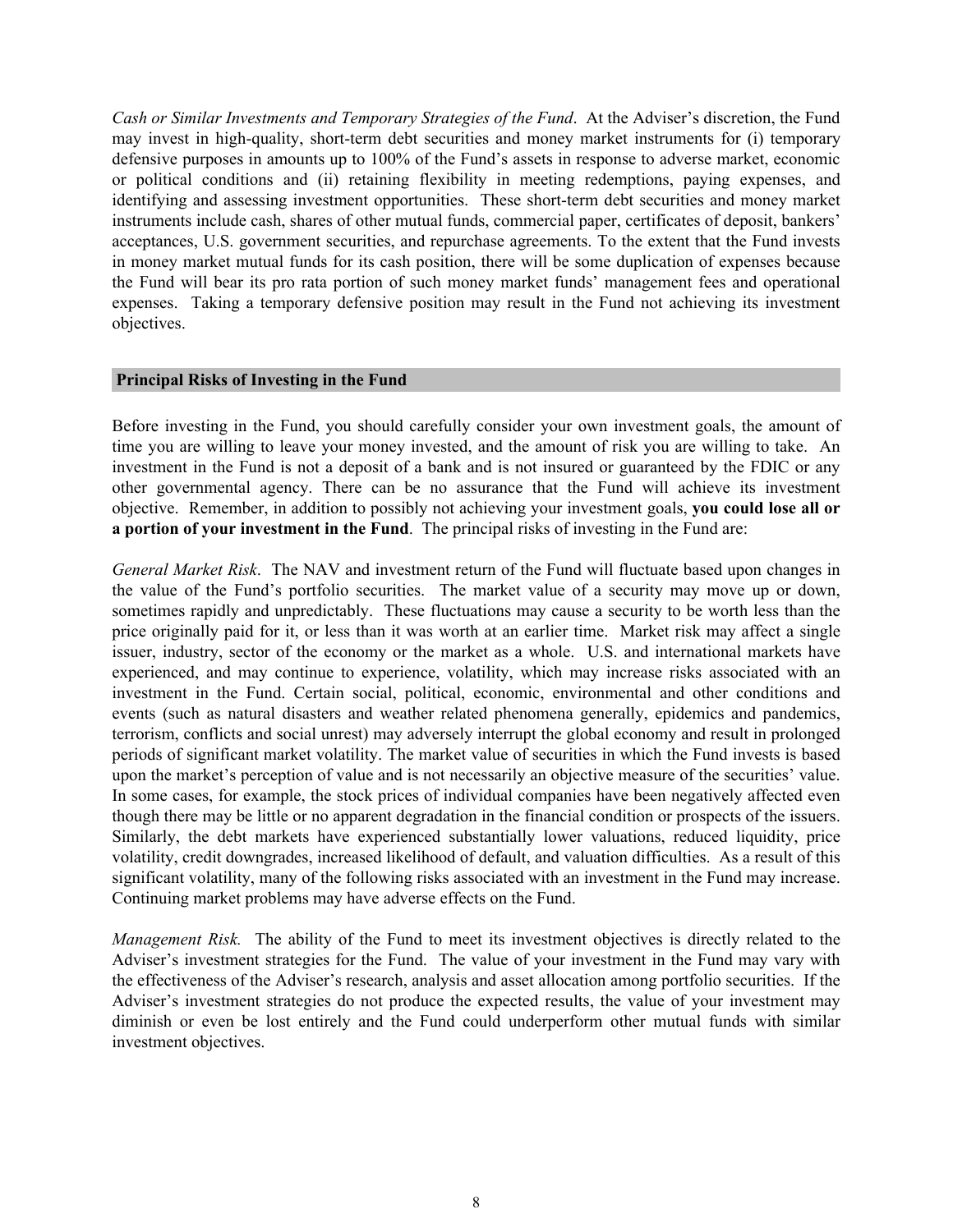*Equity Securities Risk*. The Fund's investments in equity securities are susceptible to general stock market fluctuations and to volatile increases and decreases in value as market confidence in and perceptions of their issuers change. These investor perceptions are based on various and unpredictable factors including: expectations regarding government, economic, monetary and fiscal policies; inflation and interest rates; economic expansion or contraction; global and/or regional political, economic and banking crises; and factors affecting specific industries, sectors or companies in which the Fund invests. The Fund's net asset value and investment return will fluctuate based upon changes in the value of its portfolio securities.

*Large-Cap Company Risk.* The Fund's investments in larger, more established companies are subject to the risk that larger companies are sometimes unable to attain the high growth rates of successful, smaller companies, especially during extended periods of economic expansion. Larger, more established companies may be unable to respond quickly to new competitive challenges such as changes in consumer tastes or innovative smaller competitors, potentially resulting in lower markets for their common stock.

*Mid-Cap and Small-Cap Companies Risk.* The mid-cap and small-cap companies in which the Fund invests may not have the management experience, financial resources, product diversification and competitive strengths of large-cap companies. Therefore, their securities may be more volatile and less liquid than the securities of larger, more established companies. Mid-cap and small-cap company stocks may also be bought and sold less often and in smaller amounts than larger company stocks. Because of this, if the Adviser wants to sell a large quantity of a mid-cap or small-cap company stock, it may have to sell at a lower price than it would prefer, or it may have to sell in smaller than desired quantities over a period of time. Analysts and other investors may follow these companies less actively and therefore information about these companies may not be as readily available as it is for large-cap companies. The risks associated with securities of mid-cap and small-cap companies magnify as a company's market capitalization becomes smaller.

*Value-Style Investing Risk*. The Fund's investments in value stocks may react differently to issuer, political, market, and economic developments than the general market and investments in other types of stocks. Value stocks tend to be inexpensive relative to their earnings or assets compared to other types of stocks. However, value stocks may continue to be inexpensive for long periods of time and may not ever realize their full value. Also, if the market does not consider a stock to be undervalued, then the value of the stock may decline even if stock prices are generally rising.

*ETF Risk.* Because the Fund invests in ETFs, it is subject to additional risks that do not apply to conventional mutual funds, including the risks that the market price of an ETF's shares may trade at a discount to its NAV per share, an active secondary trading market may not develop or be maintained, and trading may be halted by, or the ETF may be delisted from, the exchange in which they trade, which may impact the Fund's ability to sell its shares. The lack of liquidity in a particular ETF could result in it being more volatile than the ETF's underlying portfolio of securities. ETFs are also subject to the risks of the underlying securities or sectors the ETF is designed to track and there are brokerage commissions paid in connection with buying or selling ETF shares. In addition, ETFs have management fees and other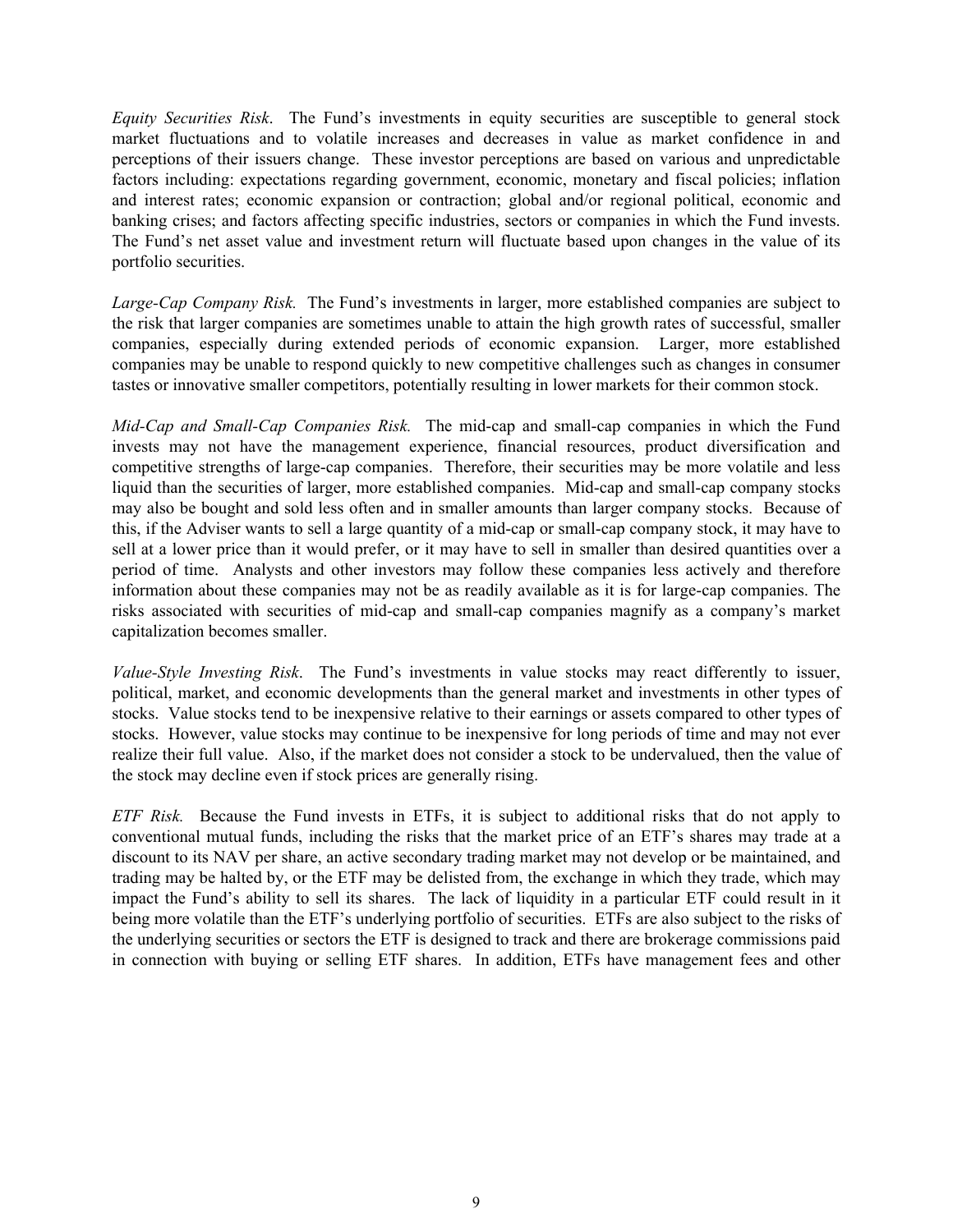expenses. The Fund will bear its pro rata portion of these expenses and therefore the Fund's expenses may be higher than if it invested directly in securities.

*Foreign Securities Risk.* The risks of investing in securities of foreign companies involves risks not generally associated with investments in securities of U.S. companies, including risks relating to political, social and economic developments abroad and differences between U.S. and foreign regulatory requirements and market practices. Securities that are denominated in foreign currencies are subject to the further risk that the value of the foreign currency will fall in relation to the U.S. dollar and/or will be affected by volatile currency markets or actions of U.S. and foreign governments or central banks. Foreign securities may be subject to greater fluctuations in price than securities of U.S. companies because foreign markets may be smaller and less liquid than U.S. markets. There may be less information publicly available about foreign companies than about a U.S. company, and many foreign companies are not subject to accounting, auditing, and financial reporting standards, regulatory framework and practices comparable to those in the U.S. Ongoing concerns regarding the economies of certain European countries and/or their sovereign debt, as well as the possibility that one or more countries might leave the European Union (the "EU"), create risks for investing in the EU. In 2020, the United Kingdom (the "UK") withdrew from the EU (known as "Brexit"). As a result of Brexit, the financial markets experienced high levels of volatility and there is still uncertainty as to the arrangements that will apply to the UK's relationship with the EU and other countries going forward. This prolonged uncertainty may affect other countries in the EU and elsewhere. The exit by the UK or other member states, will likely result in increased uncertainty, volatility, illiquidity and potentially lower economic growth in the affected markets.

*Currency Risk.* When the Fund buys or sells securities on a foreign stock exchange, the transaction is undertaken in the local currency rather than in U.S. dollars. In purchasing or selling local currency to execute transactions on foreign exchanges, the Fund will be exposed to the risk that the value of the foreign currency will increase or decrease, which may impact the value of the Fund's portfolio holdings. Some countries have and may continue to adopt internal economic policies that affect its currency valuations in a manner that may be disadvantageous for U.S. investors or U.S. companies seeking to do business in those countries. In addition, a country may impose formal or informal currency exchange controls. These controls may restrict or prohibit the Fund's ability to repatriate both investment capital and income, which could undermine the value of the Fund's portfolio holdings and potentially place the Fund's assets at risk of total loss.

*ADR Risk.* ADRs are generally subject to the same risks as the foreign securities because their values depend on the performance of the underlying foreign securities. ADRs may be purchased through "sponsored" or "unsponsored" facilities. A sponsored facility is established jointly by the issuer of the underlying security and a depositary, whereas a depositary may establish an unsponsored facility without participation by the issuer of the depositary security. Holders of unsponsored ADRs generally bear all the costs of such depositary receipts, and the issuers of unsponsored ADRs frequently are under no obligation to distribute shareholder communications received from the company that issues the underlying foreign securities or to pass through voting rights to the holders of the ADRs. As a result, there may not be a correlation between such information and the market values of unsponsored ADRs.

*Debt Securities Risks.* Debt securities are subject to the following risks:

*Call Risk.* During periods of declining interest rates, a bond issuer may "call," or repay, its high yielding bonds before their maturity dates. In this event the Fund would then be forced to invest the unanticipated proceeds at lower interest rates, resulting in a decline in its income.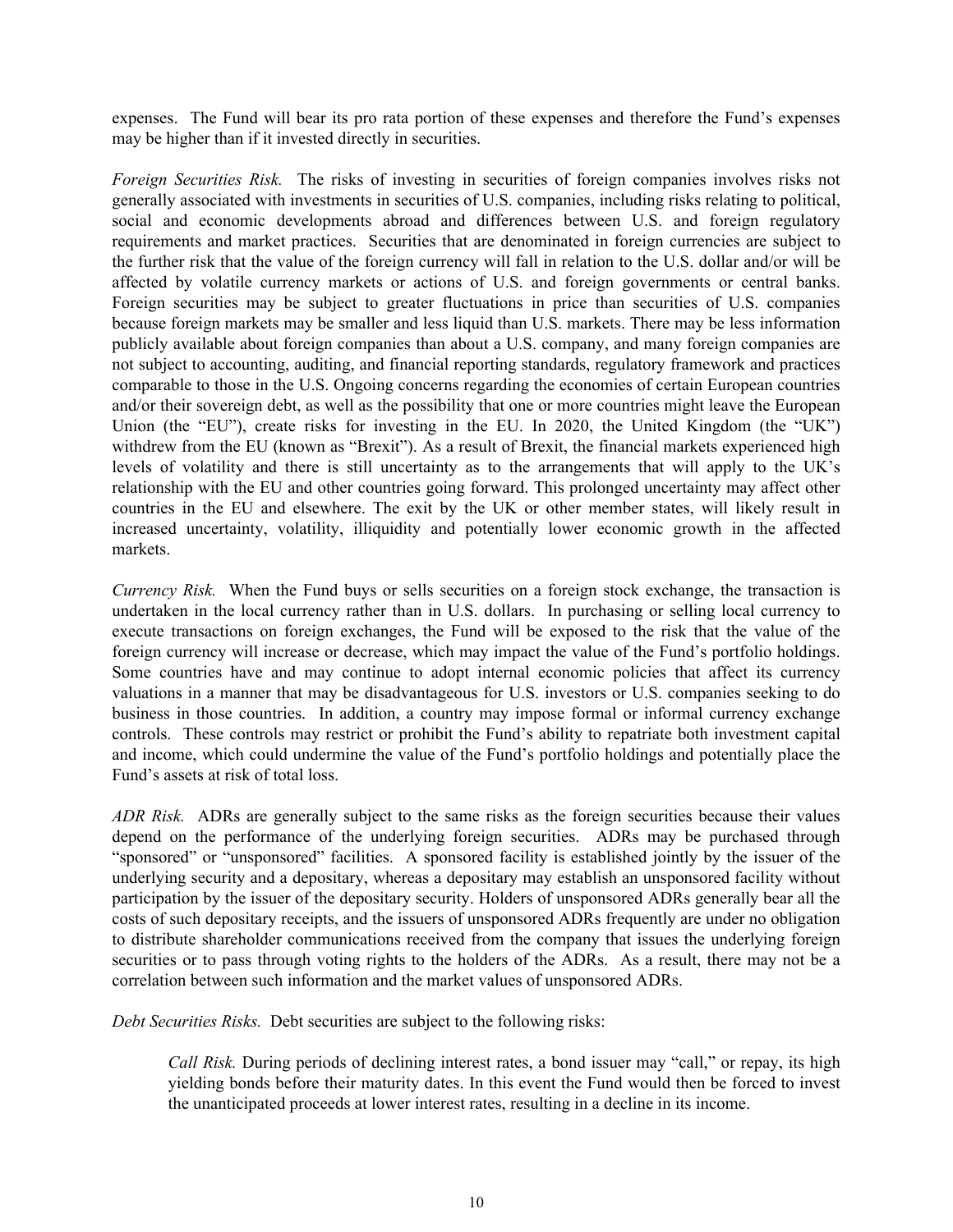<span id="page-13-0"></span>*Credit Risk*. Issuers of debt securities may be unable to make principal and interest payments when they are due. There is also the risk that the securities could lose value because of a loss of confidence in the ability of the issuer to pay back debt. The degree of credit risk for a particular security may be reflected in its credit rating. Lower rated debt securities involve greater credit risk, including the possibility of default or bankruptcy.

*Interest Rate Risk.* Debt securities could lose value because of interest rate changes. For example, bonds tend to decrease in value if interest rates rise. Debt securities with longer maturities sometimes offer higher yields, but are subject to greater price shifts as a result of interest rate changes than debt securities with shorter maturities. The Fund will be exposed to heightened interest rate risk as interest rates rise from historically low levels. Substantial redemptions from bond and other income funds may worsen that impact. Other types of securities also may be adversely affected from an increase in interest rates.

*Reinvestment Risk.* If the Fund reinvests the proceeds of matured or sold securities at market interest rates that are below its portfolio earnings rate, its income will decline.

*Prepayment Risk and Extension Risk.* Prepayment occurs when the issuer of a debt security repays principal prior to the security's maturity. During periods of declining interest rates, issuers may increase pre-payments of principal, which may in turn cause the Fund to invest in debt securities with lower yields, thus reducing income generation. Similarly, during periods of increasing interest rates, issuers may decrease pre-payments of principal, thereby extending the duration of debt securities potentially to maturity. This is known as extension risk and may increase the Fund's sensitivity to rising rates and the potential for price declines. Debt securities with longer maturities are subject to greater price shifts as a result of interest rate changes. Also, if the Fund is unable to liquidate lower yielding securities to take advantage of a higher interest rate environment, its ability to generate income may be adversely affected. The potential impact of prepayment features on the price of a debt security can be difficult to predict and result in greater volatility.

*Duration Risk.* The Fund has no set policy regarding the maturity or duration of any or all of its securities. Holding long duration and long maturity investments will magnify certain risks, including interest rate risk and credit risk.

*Epidemic Risk.* Widespread disease, including pandemics and epidemics have been and can be highly disruptive to economies and markets, adversely impacting individual companies, sectors, industries, markets, currencies, interest and inflation rates, credit ratings, investor sentiment, and other factors affecting the value of the Fund's investments. Given the increasing interdependence among global economies and markets, conditions in one country, market, or region are increasingly likely to adversely affect markets, issuers, and/or foreign exchange rates in other countries, including the U.S. These disruptions could prevent the Fund from executing advantageous investment decisions in a timely manner and negatively impact the Fund's ability to achieve its investment objectives. Any such event(s) could have a significant adverse impact on the value and risk profile of the Fund.

### **Portfolio Holdings**

A description of the Fund's policies and procedures with respect to the disclosure of the Fund's portfolio holdings is available in the Fund's Statement of Additional Information ("SAI").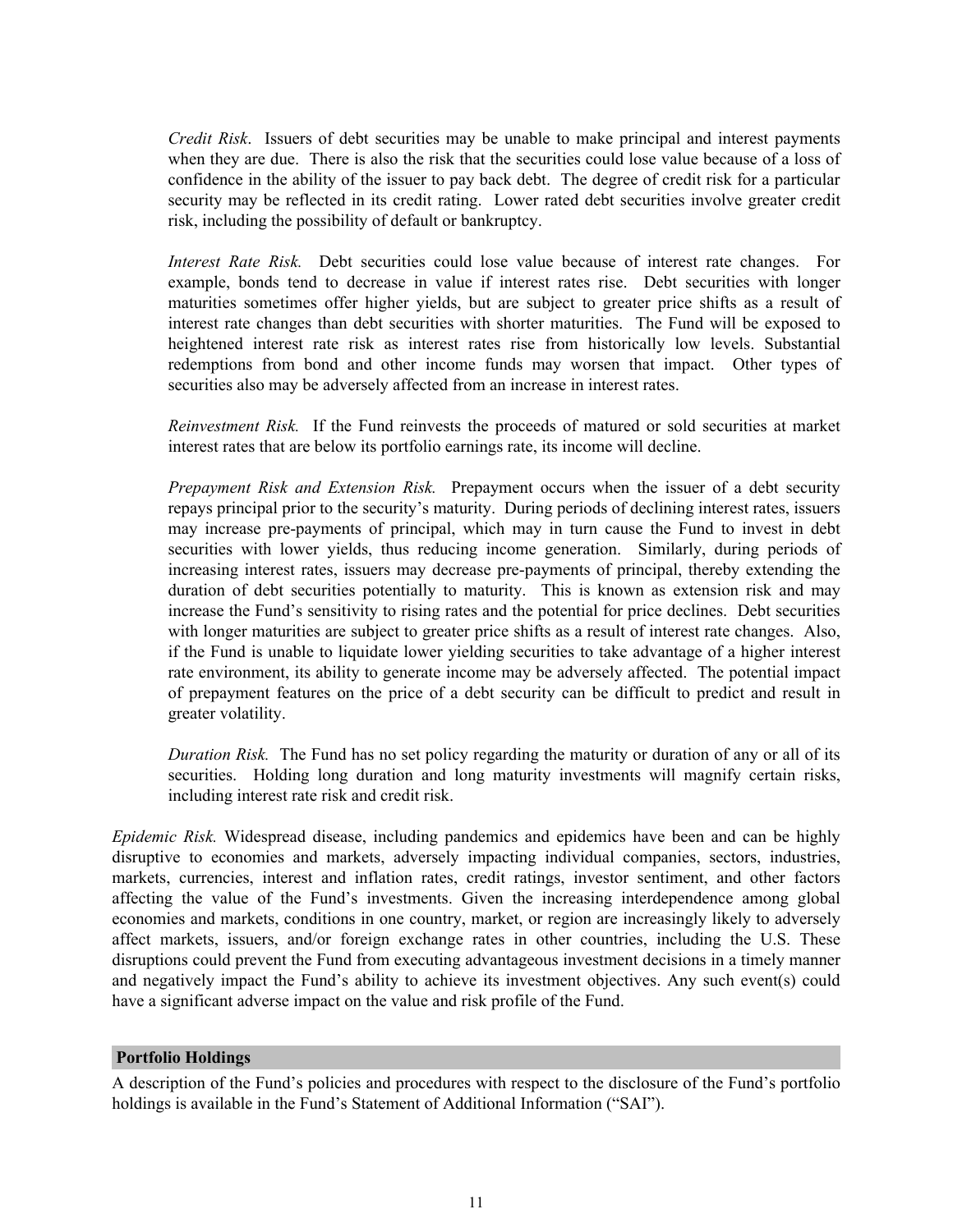### <span id="page-14-0"></span>**Investment Adviser**

The Trust has entered into an investment advisory agreement ("Advisory Agreement"), on behalf of the Fund, with Muhlenkamp & Company, Inc. located at 5000 Stonewood Drive, Suite 300, Wexford, Pennsylvania, 15090-8395. Established in 1977, the Adviser is an SEC-registered investment adviser that provides investment advisory services to corporations, individuals, pension and profit-sharing plans, and endowment funds. As of March 31, 2022, the Adviser's assets under management were approximately \$375.33 million. Under the Advisory Agreement, the Adviser manages the Fund's investments subject to the supervision of the Board.

The Adviser has overall supervisory responsibility for the general management and investment of the Fund's securities portfolio. The Adviser also furnishes the Fund with office space and certain administrative services and provides most of the personnel needed to fulfill its obligations under its Advisory Agreement. For its services, the Fund pays the Adviser a monthly management fee that is calculated at the annual rate of 1.00% of the Fund's average daily net assets up to \$300 million, 0.95% of the Fund's average daily net assets on the next \$200 million, and 0.90% of the Fund's average daily net assets on the balance. For the fiscal year ended December 31, 2021, the Adviser received management fees of 0.84% of the Fund's average daily net assets after application of the Operating Expenses Limitation Agreement.

*Fund Expenses*. The Fund is responsible for its own operating expenses. Pursuant to an Operating Expenses Limitation Agreement between the Adviser and the Trust, on behalf of the Fund, the Adviser has agreed to waive its management fees, and pay Fund expenses, in order to ensure that Total Annual Fund Operating Expenses (excluding AFFE, leverage/borrowing interest, interest expense, taxes, brokerage commissions, and extraordinary expenses) do not exceed 1.10% of the Fund's average daily net assets (the "Expense Cap"). Management fees waived and expenses paid by the Adviser may be recouped by the Adviser for a period of 36 months following the month during which such fee waiver and expense payment was made, if such recoupment can be achieved without exceeding the expense limit in effect at the time the fee waiver and expense payment occurred and the expense limit in effect at the time of the recoupment. The Operating Expenses Limitation Agreement is indefinite, but cannot be terminated through at least April 30, 2023. Thereafter, the agreement may be terminated at any time upon 60 days' written notice by the Board or the Adviser.

A discussion regarding the basis for the Fund's Board of Trustees' ("Board") approval of the Fund's investment advisory agreement with the Adviser is available in the Fund's Semi-Annual Report to shareholders for the period ended June 30, 2021.

The Fund, as a series of the Trust, does not hold itself out as related to any other series of the Trust for purposes of investment and investor services, nor does it share the same investment adviser with any other series.

### **Portfolio Manager**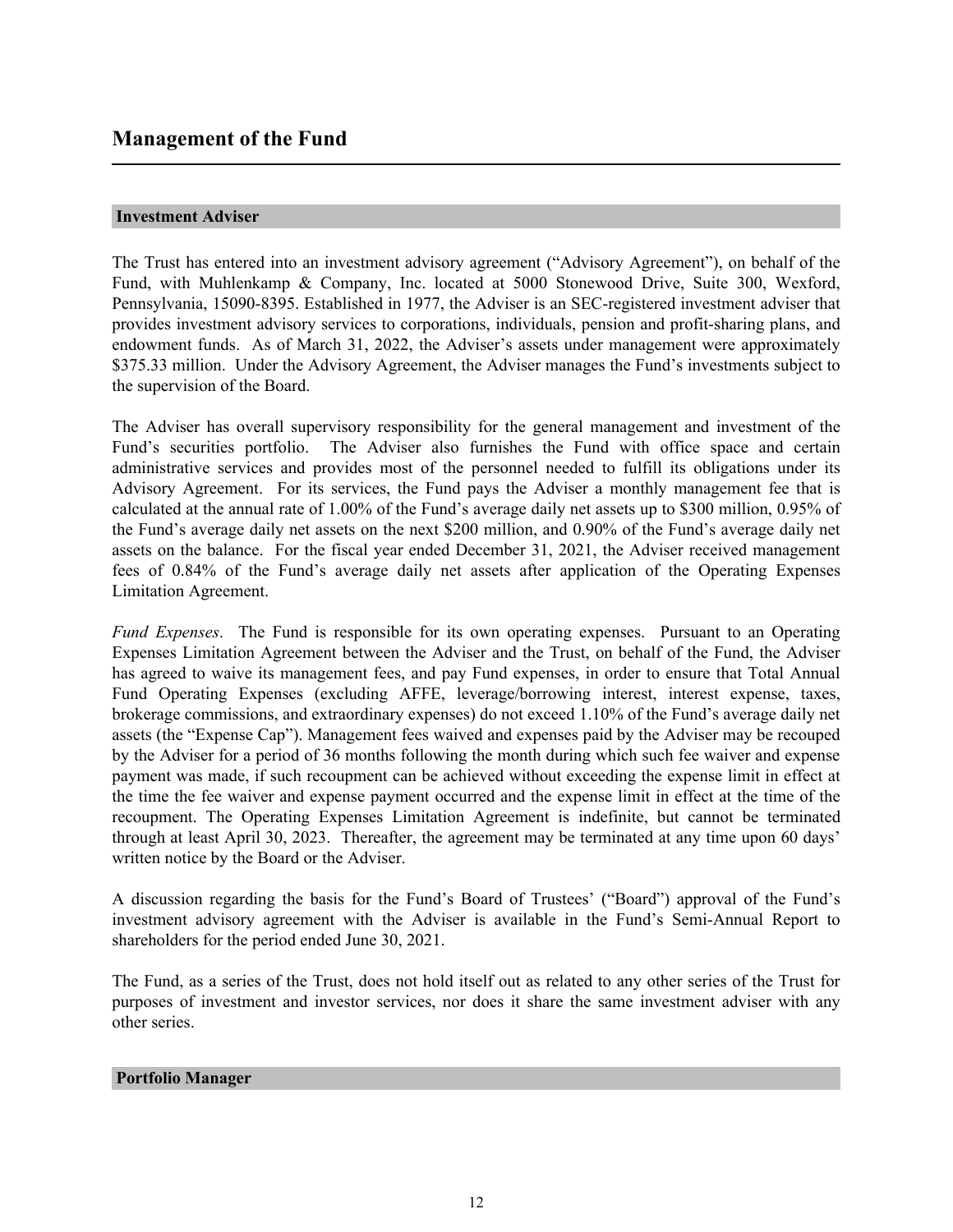### <span id="page-15-0"></span>**Jeffrey P. Muhlenkamp**

Mr. Jeffrey P. Muhlenkamp served as the lead portfolio manager of the Fund as of February 2019, and has served as co-manager of the Fund since November 2013, and has served as an analyst of the Adviser since 2008.

Mr. Muhlenkamp holds a Bachelor of Science degree in Electrical Engineering from the United States Military Academy and an MA in Organizational Leadership from Chapman University, and he has earned the CFA Institute's designation as a Chartered Financial Analyst® . His long-term investment assets are also invested in the Fund.

In addition to the above duties, Mr. Muhlenkamp serves as the principal in charge of all of the Adviser's investment management and research activities.

The SAI provides additional information about the portfolio manager's compensation, other accounts managed by the portfolio manager, and the portfolio manager's ownership of shares of the Fund.

Mr. Ronald H. Muhlenkamp had served as portfolio manager of the Fund since its inception in 1988. He retired as Portfolio Manager on February 15, 2019; but retains majority ownership of Muhlenkamp & Company, Inc. and serves as its Chairman of the Board.

### **Shareholder Information**

### **Pricing of Fund Shares**

The price of the Fund's shares is the Fund's NAV per share, which is calculated by dividing its total assets, less its liabilities, by the number of shares outstanding. The NAV is calculated at the close of regular trading of the NYSE, which is generally 4:00 p.m., Eastern Time. The NAV will not be calculated nor may investors purchase or redeem Fund shares on days that the NYSE is closed for trading, even though certain securities (*i.e.*, foreign or debt securities) may trade on days the NYSE is closed, and such trading may materially affect the Fund's NAV.

The Fund's assets are generally valued at their market price using valuations provided by independent pricing services. Fixed income securities with remaining maturities of 60 days or less are valued at amortized cost. When market quotations are not readily available, a security or other asset is valued at its fair value as determined under fair value pricing procedures approved by the Board of Trustees. These fair value pricing procedures will also be used to price a security when corporate events, events in the securities market and/or world events cause the Adviser to believe that a security's last sale price may not reflect its actual market value. The intended effect of using fair value pricing procedures is to ensure that the security, and ultimately the Fund, is accurately priced. The Board will regularly evaluate whether the Trust's fair value pricing procedures continue to be appropriate in light of the specific circumstances of the Fund and the quality of prices obtained through the application of such procedures by the Trust's valuation committee.

When fair value pricing is employed, security prices that the Fund uses to calculate its NAV may differ from quoted or published prices for the same securities. Due to the subjective and variable nature of fair value pricing, it is possible that the fair value price determined for a particular security may be materially different (higher or lower) from the price of the security quoted or published by others and/or from the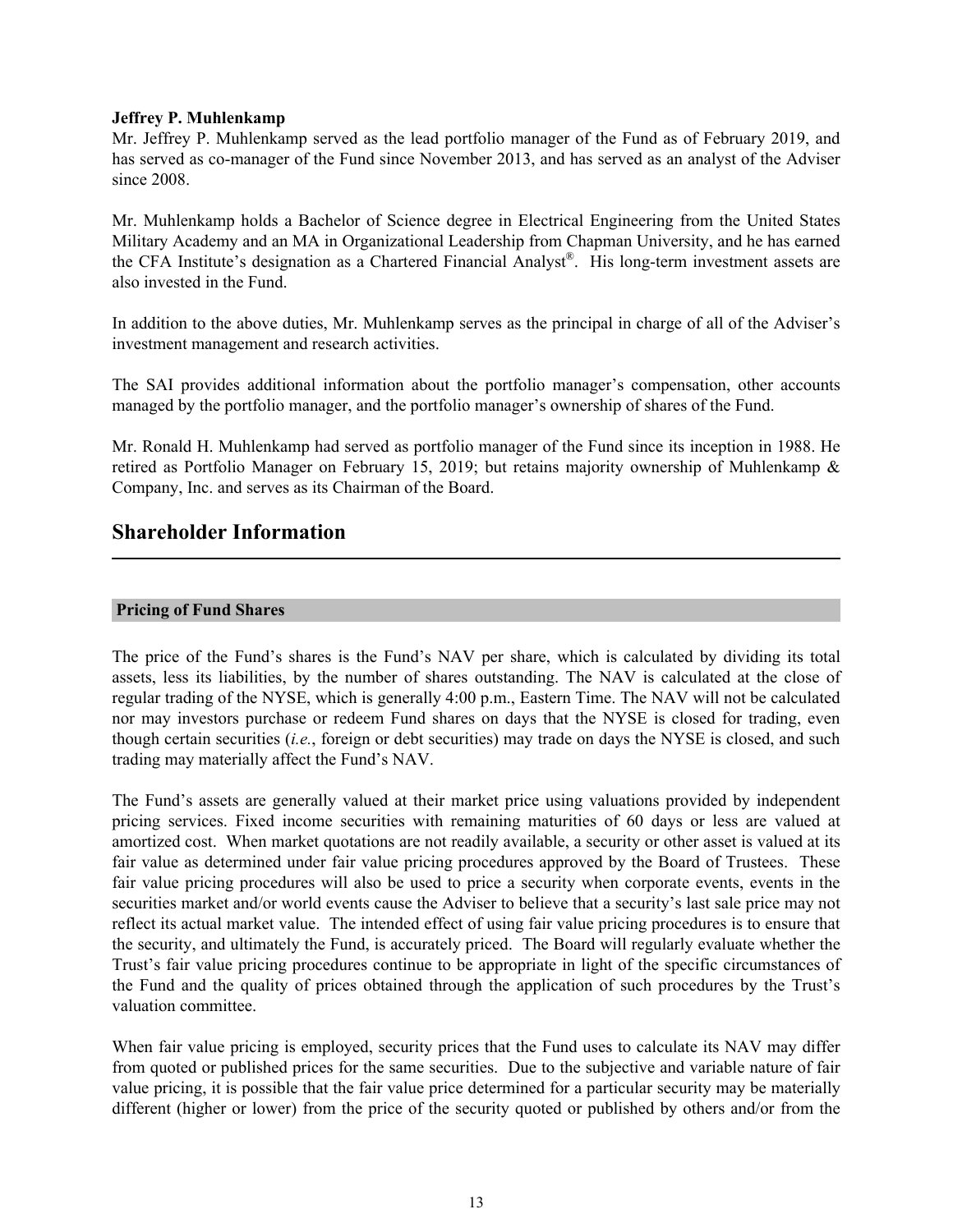<span id="page-16-0"></span>value when trading resumes or realized upon its sale. Therefore, if a shareholder purchases or redeems Fund shares when the Fund holds securities priced at fair value, the number of shares purchased or redeemed may be higher or lower than it would be if the Fund were using market value pricing.

In the case of foreign securities, the occurrence of certain events after the close of foreign markets, but prior to the time the Fund's NAV is calculated (such as a significant surge or decline in the U.S. or other markets) often will result in an adjustment to the trading prices of foreign securities when foreign markets open on the following business day. If such events occur, the Fund will value foreign securities at fair value, taking into account such events, in calculating the NAV. In such cases, use of fair valuation can reduce an investor's ability to profit by estimating the Fund's NAV in advance of the time the NAV is calculated. The Adviser anticipates that the Fund's portfolio holdings will be priced at fair value only if market quotations for those holdings are unavailable or considered unreliable.

### **How to Purchase Fund Shares**

Shares of the Fund are purchased at the next NAV per share calculated after your purchase order is received in good order by the Fund (as defined below). Shares may be purchased directly from the Fund or through a financial intermediary, including but not limited to, certain brokers, financial planners, financial advisors, banks, insurance companies, retirement, benefit and pension plans or certain packaged investment products.

Shares of the Fund have not been registered and are not offered for sale outside of the United States. The Fund generally does not sell shares to investors residing outside the United States, even if they are United States citizens or lawful permanent residents, except to investors with United States military APO or FPO addresses or in certain other circumstances where the Chief Compliance Officer and Anti-Money Laundering Officer for the Trust both conclude that such sale is appropriate and is not in contravention of U.S. law.

A service fee, currently \$25, as well as any loss sustained by the Fund, will be deducted from a shareholder's account for any purchases that do not clear. The Fund and U.S. Bancorp Fund Services, LLC, doing business as U.S. Bank Global Fund Services, the Fund's transfer agent (the "Transfer Agent"), will not be responsible for any losses, liability, cost or expense resulting from rejecting any purchase order.

*Investment Minimums.* The minimum initial investment amount is \$1,500, or \$200 for those accounts participating in the Automatic Investment Plan. The minimum investment amount for subsequent investments is \$50. The Adviser reserves the right to waive the minimum initial investment or minimum subsequent investment amounts at its discretion. Shareholders will be given at least 30 days' written notice of any increase in the minimum dollar amount of initial or subsequent investments.

*Purchases through Financial Intermediaries.* For share purchases through a financial intermediary, you must follow the procedures established by your financial intermediary. Your financial intermediary is responsible for sending your purchase order and payment to the Fund's Transfer Agent. Your financial intermediary holds the shares in your name and receives all confirmations of purchases and sales from the Fund. Your financial intermediary may charge for the services that it provides to you in connection with processing your transaction order or maintaining your account with them.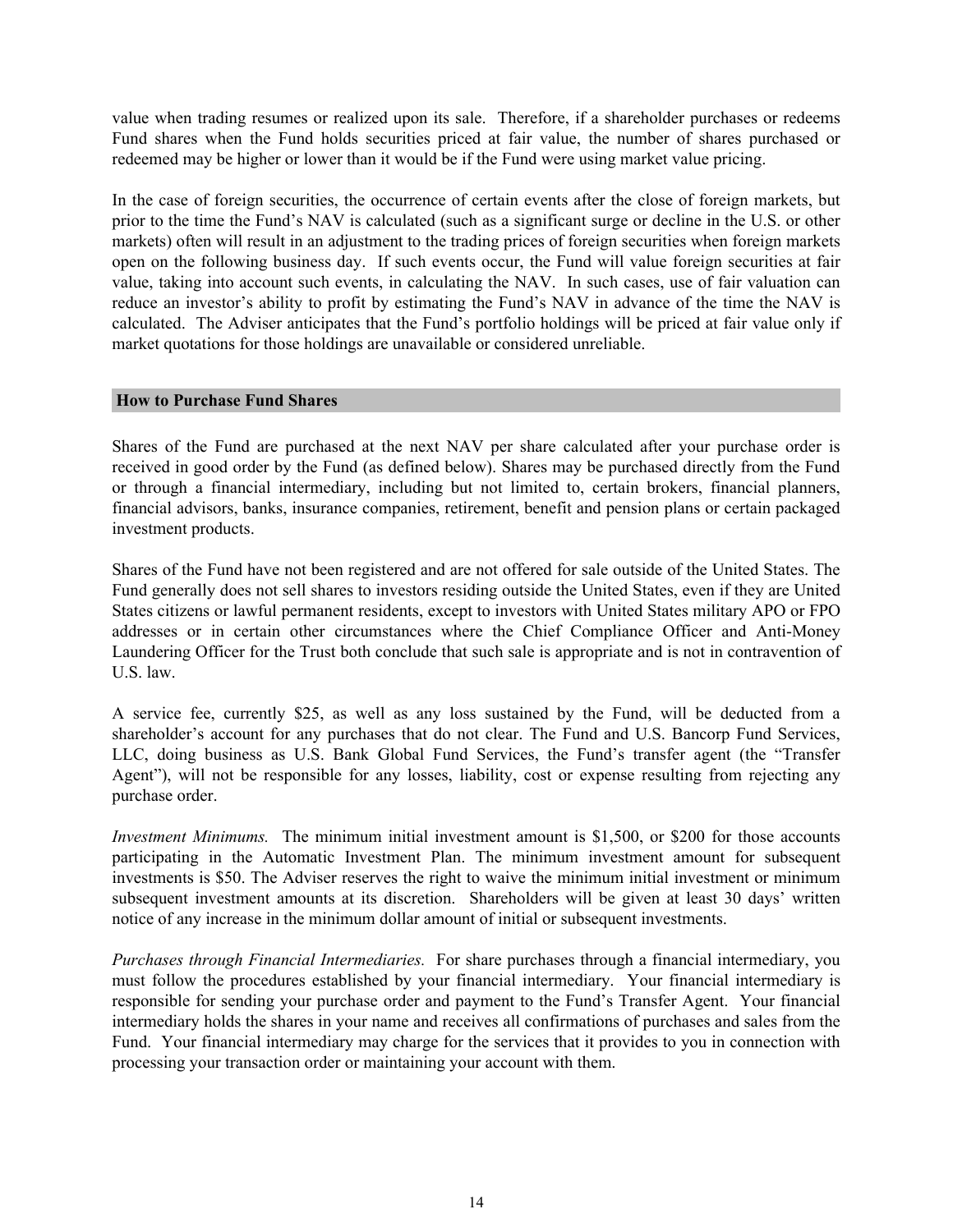If you place an order for the Fund's shares through a financial intermediary that is authorized by the Fund to receive purchase and redemption orders on its behalf (an "Authorized Intermediary"), your order will be processed at the NAV next calculated after receipt by the Authorized Intermediary, consistent with applicable laws and regulations. Authorized Intermediaries are authorized to designate other Authorized Intermediaries to receive purchase and redemption orders on the Fund's behalf.

If your financial intermediary is not an Authorized Intermediary, your order will be processed at the NAV next calculated after the Transfer Agent receives your order from your financial intermediary. Your financial intermediary must agree to send to the Transfer Agent immediately available funds in the amount of the purchase price in accordance with the Transfer Agent's procedures. If payment is not received within the time specified, the Transfer Agent may rescind the transaction and your financial intermediary will be held liable for any resulting fees or losses. Financial intermediaries that are not Authorized Intermediaries may set cut-off times for the receipt of orders that are earlier than the cut-off times established by the Fund.

### **Purchase Requests Must be Received in Good Order**

Your share price will be based on the next NAV per share calculated after the Transfer Agent or your Authorized Intermediary receives your purchase request in good order. "Good order" means that your purchase request includes:

- The name of the Fund;
- The dollar amount of shares to be purchased:
- Your account application or Invest By Mail form that is attached to your confirmation statement; and
- A check payable to the Muhlenkamp Fund.

An Account Application to purchase Fund shares is subject to acceptance by the Fund and is not binding until so accepted. The Fund reserves the right to reject any Account Application or to reject any purchase order if, in its discretion, it is in the Fund's best interest to do so. For example, a purchase order may be refused if it appears so large that it would disrupt the management of the Fund. Purchases may also be rejected from persons believed to be "market-timers," as described under "Tools to Combat Frequent Transactions," below. Accounts opened by entities, such as credit unions, corporations, limited liability companies, partnerships or trusts, will require additional documentation. Please note that if any information listed above is missing, your Account Application will be returned and your account will not be opened.

Upon acceptance by the Fund, all purchase requests received in good order before the close of the NYSE (generally 4:00 p.m., Eastern Time) will be processed at the NAV next calculated after receipt. Purchase requests received after the close of the NYSE (generally 4:00 p.m., Eastern Time) will be priced on the next business day.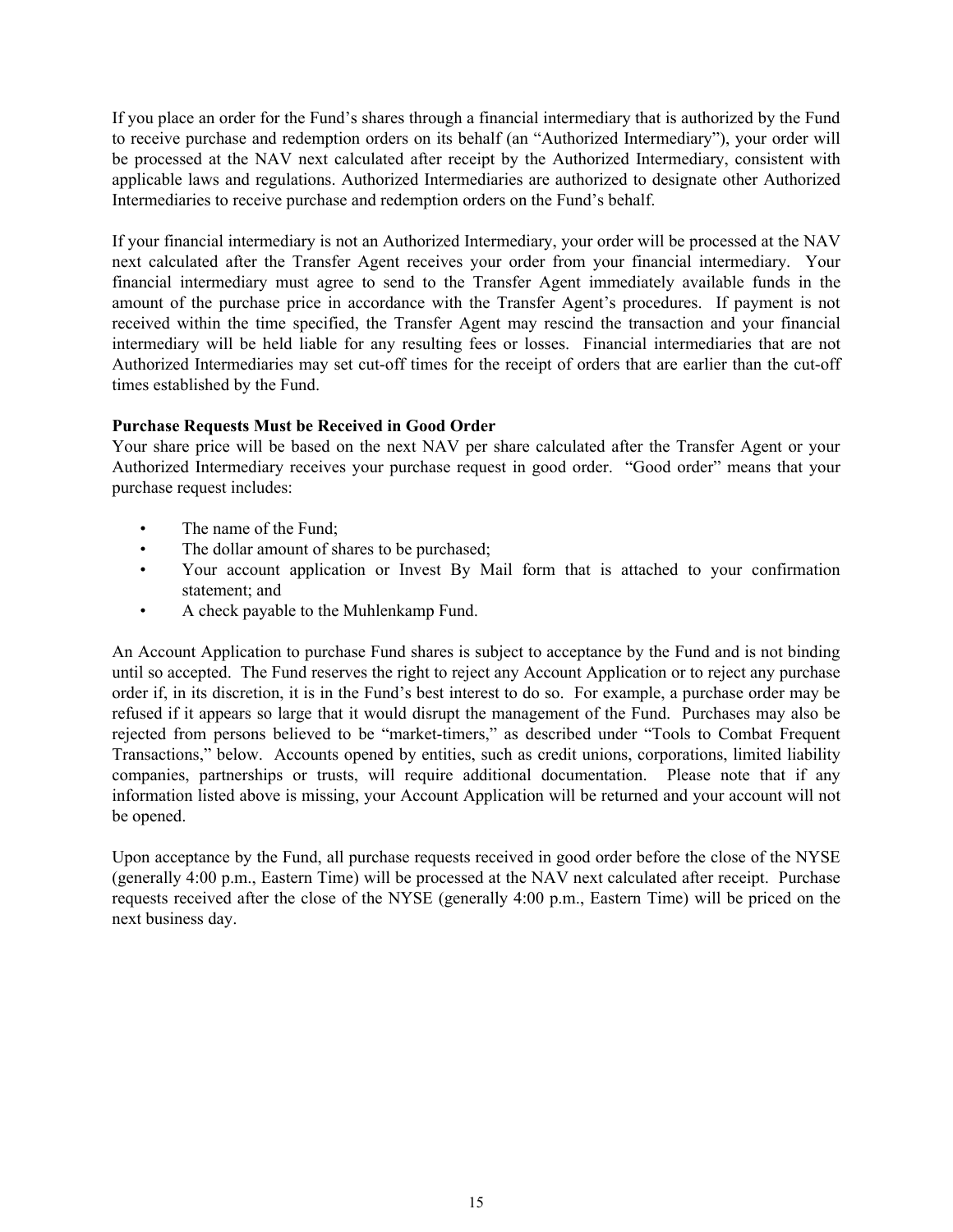*Purchase by Mail.* To purchase Fund shares by mail, simply complete and sign the Account Application and mail it, along with a check made payable to the Fund:

**Regular Mail** Muhlenkamp Fund c/o U.S. Bank Global Fund Services P.O. Box 701 Milwaukee, WI 53201-0701

**Overnight or Express Mail** Muhlenkamp Fund c/o U.S. Bank Global Fund Services 615 East Michigan Street, 3rd Floor Milwaukee, WI 53202

The Fund does not consider the U.S. Postal Service or other independent delivery services to be its agents. Therefore, deposit in the mail or with such services, or receipt at U.S. Bancorp Fund Services, LLC post office box, of purchase orders or redemption requests does not constitute receipt by the Transfer Agent. Receipt of purchase orders or redemption requests is determined at the time the order is received at the Transfer Agent's offices. All purchase checks must be in U.S. dollars drawn on a domestic financial institution. The Fund will not accept payment in cash or money orders. To prevent check fraud, the Fund will not accept third party checks, Treasury checks, credit card checks, traveler's checks or starter checks for the purchase of shares. The Fund is unable to accept post-dated checks, or any conditional order or payment.

*Purchase by Wire.* If you are making your first investment in the Fund, the Transfer Agent must have a completed Account Application before you wire the funds. You can mail or use an overnight service to deliver your Account Application to the Transfer Agent at the applicable address above. Upon receipt of your completed Account Application, the Transfer Agent will establish an account for you. Once your account has been established, you may instruct your bank to send the wire. Prior to sending the wire, please call the Transfer Agent at 800-860-3863 to advise them of the wire and to ensure proper credit upon receipt. Your bank must include the name of the Fund, your name and your account number so that your wire can be correctly applied. Your bank should transmit immediately available funds by wire to:

| Wire to:               | U.S. Bank N.A.                          |
|------------------------|-----------------------------------------|
| <b>ABA</b> Number:     | 75000022                                |
| Credit:                | U.S. Bancorp Fund Services, LLC         |
| Account:               | 112-952-137                             |
| <b>Further Credit:</b> | Muhlenkamp Fund                         |
|                        | (Shareholder Name/Account Registration) |
|                        | (Shareholder Account Number)            |

Wired funds must be received prior to the close of the NYSE (generally 4:00 p.m., Eastern Time) to be eligible for same day pricing. The Fund and U.S. Bank N.A., the Fund's custodian, are not responsible for the consequences of delays resulting from the banking or Federal Reserve wire system, or from incomplete wiring instructions.

*Investing by Telephone or Internet.* You may not make initial purchases of Fund shares by telephone or Internet.If you have accepted telephone or online account access on your Account Application or have been authorized to perform telephone or Internet transactions by subsequent arrangement in writing with the Fund and your account has been open for at least 7 business days, you may purchase additional shares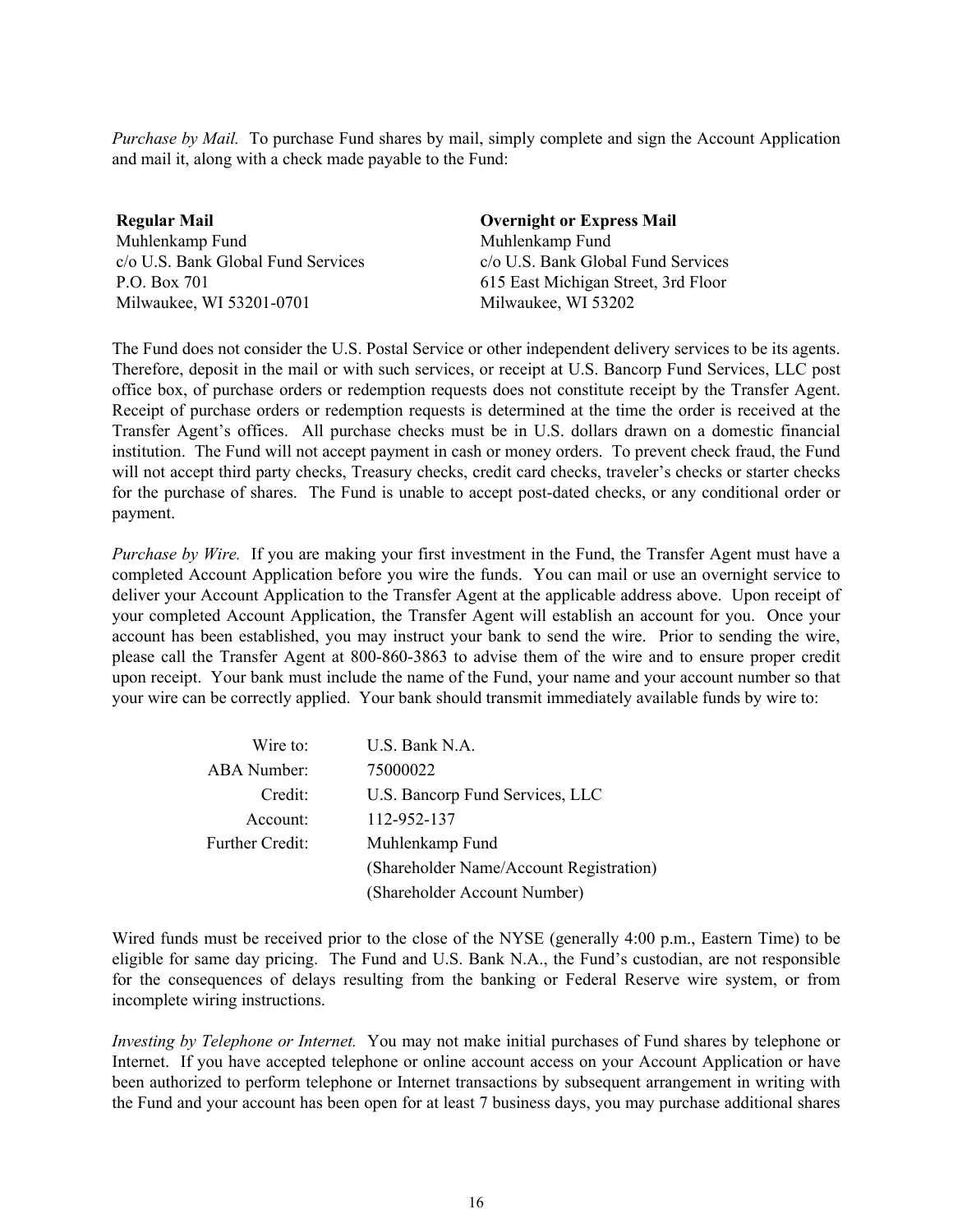by telephoning the Fund toll free at 800-860-3863 or logging onto the Fund's website (http:// muhlx.muhlenkamp.com/). This option allows investors to move money from their bank account to their Fund account upon request. Only bank accounts held at domestic financial institutions that are Automated Clearing House ("ACH") members may be used for telephone or Internet transactions. The minimum telephone or Internet purchase amount is \$50. If your order is received prior to the close of the NYSE (generally 4:00 p.m., Eastern Time), shares will be purchased in your account at the NAV determined on the day your order is placed. During periods of high market activity, shareholders may encounter higher than usual call waiting or Internet processing times. Please allow sufficient time to place your telephone or Internet transaction. The Fund is not responsible for delays due to communications or transmission outages or failure. Once a telephone transaction has been placed, it cannot be canceled or modified after the close of regular trading on the NYSE (generally 4:00 p.m., Eastern Time).

For transactions conducted over the Internet, we recommend the use of a secure Internet browser. In addition, you should verify the accuracy of your confirmation statements immediately after you receive them. If an account has more than one owner or authorized person, the Fund will accept telephone or Internet instructions from any one owner or authorized person.

*Subsequent Investments.* The minimum subsequent investment amount is \$50. Shareholders will be given at least 30 days' written notice of any increase in the minimum dollar amount of subsequent investments. You may add to your account at any time by purchasing shares by mail, by telephone, Internet, or wire. You must call to notify the Fund at 800-860-3863 before wiring. An Invest by Mail form, which is attached to each confirmation statement received from the Transfer Agent, should accompany any investments made through the mail. All subsequent purchase requests must include the Fund name and your shareholder account number. If you do not have the Invest by Mail form from your confirmation statement, include your name, address, Fund name and account number on a separate piece of paper.

*Automatic Investment Plan.* For your convenience, the Fund offers an Automatic Investment Plan ("AIP"). Under the AIP, after your initial investment, you may authorize the Fund to automatically withdraw any amount of at least \$50 per month from your personal checking or savings account that you wish to invest in the Fund. In order to participate in the AIP, your bank must be a member of the ACH network. If you wish to enroll in the AIP, complete the appropriate section in the Account Application or the Account Options Form. The Fund may terminate or modify this privilege at any time. You may terminate your participation in the AIP at any time by notifying the Transfer Agent five days prior to the next scheduled investment. A fee will be charged if your bank does not honor the AIP draft for any reason.

*Individual Retirement Accounts (IRAs).* The Fund offers IRAs, including traditional IRAs, Roth IRAs, SEP-IRAs, SIMPLE-IRAs, and Spousal IRAs. If you wish to open an IRA, visit http:// muhlx.muhlenkamp.com/ for additional information and the necessary forms or call the Fund at 800-860-3863. IRAs established directly with the Transfer Agent are subject to an annual IRA maintenance fee, as discussed in the Fund's IRA Disclosure Statement and Custodial Account Agreement. The Transfer Agent does not charge annual IRA maintenance fees for IRAs established directly with the Transfer Agent with an account balance of at least \$50,000.

*Anti-Money Laundering Program.* The Trust has established an Anti-Money Laundering Compliance Program (the "Program") as required by the Uniting and Strengthening America by Providing Appropriate Tools Required to Intercept and Obstruct Terrorism Act of 2001 (the "USA PATRIOT Act") and related anti-money laundering laws and regulations. To ensure compliance with these laws, the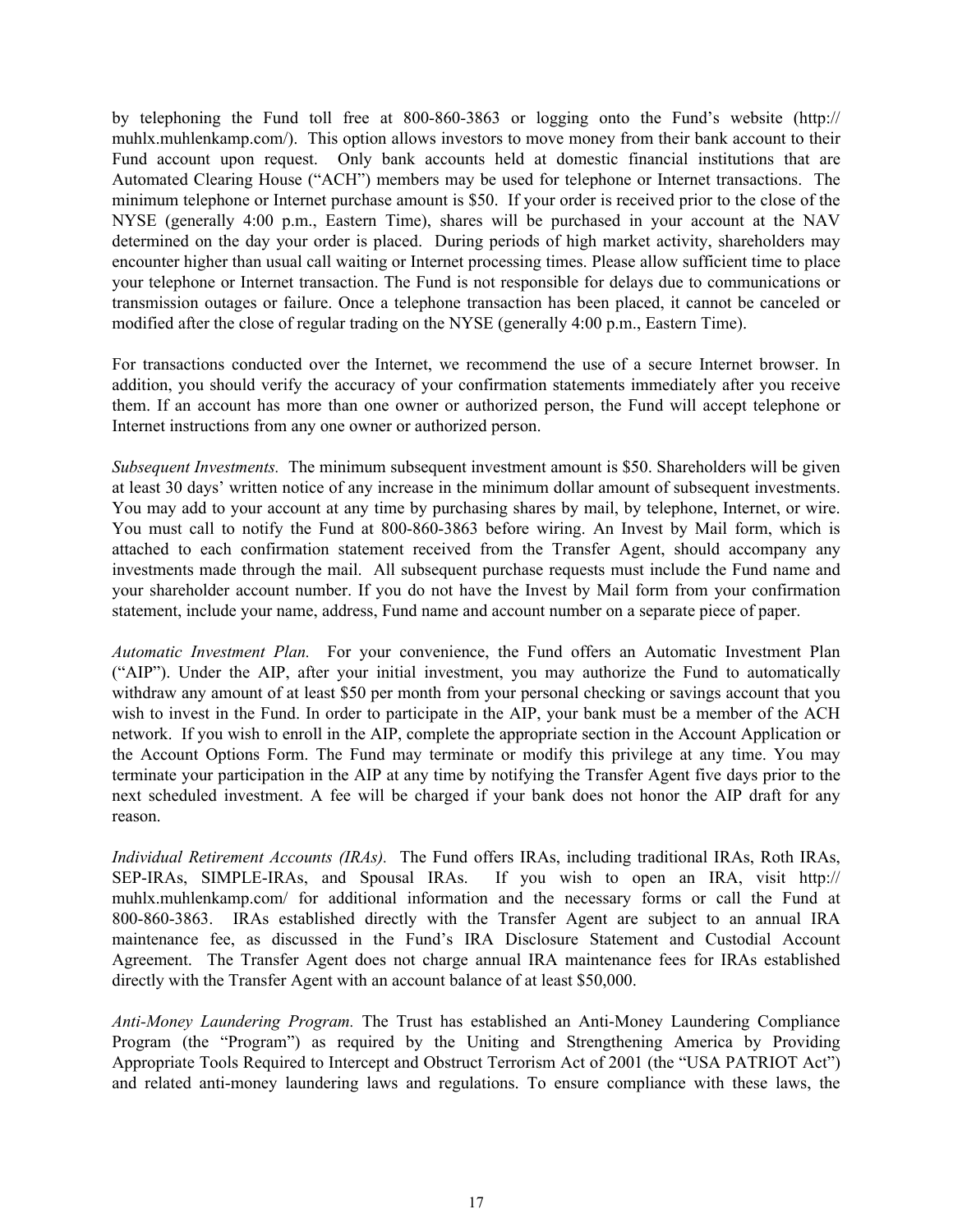<span id="page-20-0"></span>Account Application asks for, among other things, the following information for all "customers" seeking to open an "account"(as those terms are defined in rules adopted pursuant to the USA PATRIOT Act):

- Full name;
- Date of birth (individuals only);
- Social Security or taxpayer identification number; and
- Permanent street address (a P.O. Box number alone is not acceptable).

In compliance with the USA PATRIOT Act of 2001 and other applicable anti-money laundering laws and regulations, please note that the Transfer Agent will verify certain information on your account application as part of the Program. As requested on the account application, you must supply your full name, date of birth, social security number and permanent street address. If you are opening the account in the name of a legal entity (*e.g.*, partnership, limited liability company, business trust, corporation, etc.), you must also supply the identity of the beneficial owners. Mailing addresses containing only a P. O. Box will not be accepted. The Fund reserves the right to request additional clarifying information and may close your account if such clarifying information is not received by the Fund within a reasonable time of the request or if the Fund cannot form a reasonable belief as to the true identity of a customer. If you require additional assistance when completing your application, please contact the Transfer Agent at 800-860-3863.

*Cancellations or Modifications*. The Fund will not accept a request to cancel or modify a written transaction once processing has begun. Please exercise care when placing a transaction request.

### **How to Redeem Fund Shares**

In general, orders to sell or "redeem" shares may be placed directly with the Fund or through a financial intermediary. You may redeem all or part of your investment in the Fund's shares on any business day that the Fund calculates its NAV.

However, if you originally purchased your shares through a financial intermediary, your redemption order must be placed with the same financial intermediary in accordance with their established procedures. Your financial intermediary is responsible for sending your order to the Transfer Agent and for crediting your account with the proceeds. Your financial intermediary may charge for the services that it provides to you in connection with processing your transaction order or maintaining an account with it.

Shareholders who have an IRA or other retirement plan must indicate on their written redemption request whether to withhold federal income tax. Redemption requests failing to indicate an election not to have tax withheld will generally be subject to 10% withholding.

*Payment of Redemption Proceeds.* You may redeem your Fund shares at a price equal to the NAV per share next determined after the Transfer Agent or an Authorized Intermediary receives your redemption request in good order. Your redemption request cannot be processed on days the NYSE is closed. All requests received by the Fund in good order after the close of the regular trading session of the NYSE (generally 4:00 p.m., Eastern Time) will usually be processed on the next business day. Under normal circumstances, the Fund expects to meet redemption requests through the sale of investments held in cash or cash equivalents. In situations in which investment holdings in cash or cash equivalents are not sufficient to meet redemption requests, the Fund will typically borrow money through the Fund's bank line-of-credit. The Fund may also choose to sell portfolio assets for the purpose of meeting such requests.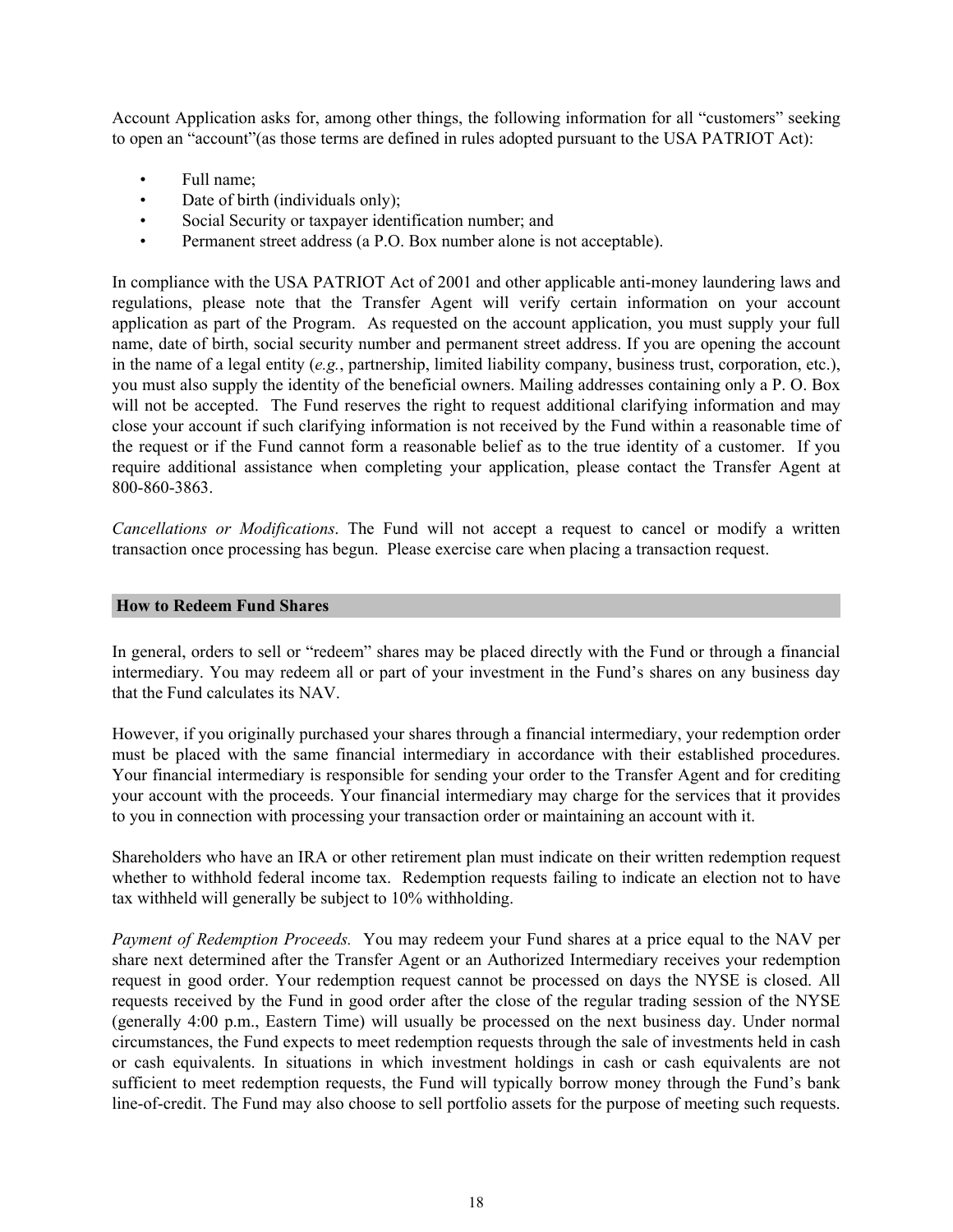The Fund further reserves the right to distribute "in-kind" securities from the Fund's portfolio in lieu (in whole or in part) of cash under certain circumstances, including under stressed market conditions. Redemptions-in-kind are discussed in greater detail below.

A redemption request will be deemed in "good order" if it includes:

- The shareholder's name;
- The name of the Fund;
- The account number:
- The share or dollar amount to be redeemed; and
- Signatures by all shareholders on the account and signature guarantee(s), if applicable.

Redemption requests will not become effective until all documents have been received in good form by the Transfer Agent. The Transfer Agent may require additional documents for the sales of shares by a corporation, partnership, agent, fiduciary, surviving joint owner or from accounts with executors, trustees, administrations or guardians. Shareholders should contact the Transfer Agent for further information concerning documentation required for redemptions of Fund shares. Redemption requests that do not have the required documentation will be rejected.

While redemption proceeds may be paid by check sent to the address of record, the Fund is not responsible for interest lost on such amounts due to lost or misdirected mail. Redemption proceeds may be wired to your pre-established bank account or proceeds may be sent via electronic funds transfer through the ACH network using the bank instructions previously established for your account. The Fund typically sends the redemption proceeds on the next business day (a day when the NYSE is open for normal business) after the redemption request is received in good order and prior to market close, regardless of whether the redemption proceeds are sent via check, wire or ACH transfer. Wires are subject to a \$15 fee. There is no charge to have proceeds sent via ACH; however, funds are typically credited to your bank within two to three days after redemption. Except as set forth below, proceeds will be paid within seven calendar days after the Fund receives your redemption request. Under unusual circumstances, the Fund may suspend redemptions, or postpone payment for up to seven days, as permitted by federal securities law.

Please note that if the Transfer Agent has not yet collected payment for the shares you are redeeming, it may delay sending the proceeds until the payment is collected, which may take up to 12 calendar days from the purchase date. This delay will not apply if you purchased your shares via wire payment. Furthermore, there are certain times when you may be unable to sell Fund shares or receive proceeds. Specifically, the Fund may suspend the right to redeem shares or postpone the date of payment upon redemption for more than seven calendar days: (1) for any period during which the NYSE is closed (other than customary weekend or holiday closings) or trading on the NYSE is restricted; (2) for any period during which an emergency exists as a result of which disposal by the Fund of its securities is not reasonably practicable or it is not reasonably practicable for the Fund to fairly determine the value of its net assets; or (3) for such other periods as the SEC may, by order, permit for the protection of shareholders. Your ability to redeem shares by telephone or by Internet will be restricted for 15 calendar days after you change your address. You may change your address at any time by telephone, Internet or written request, addressed to the Transfer Agent. Confirmations of an address change will be sent to both your old and new address.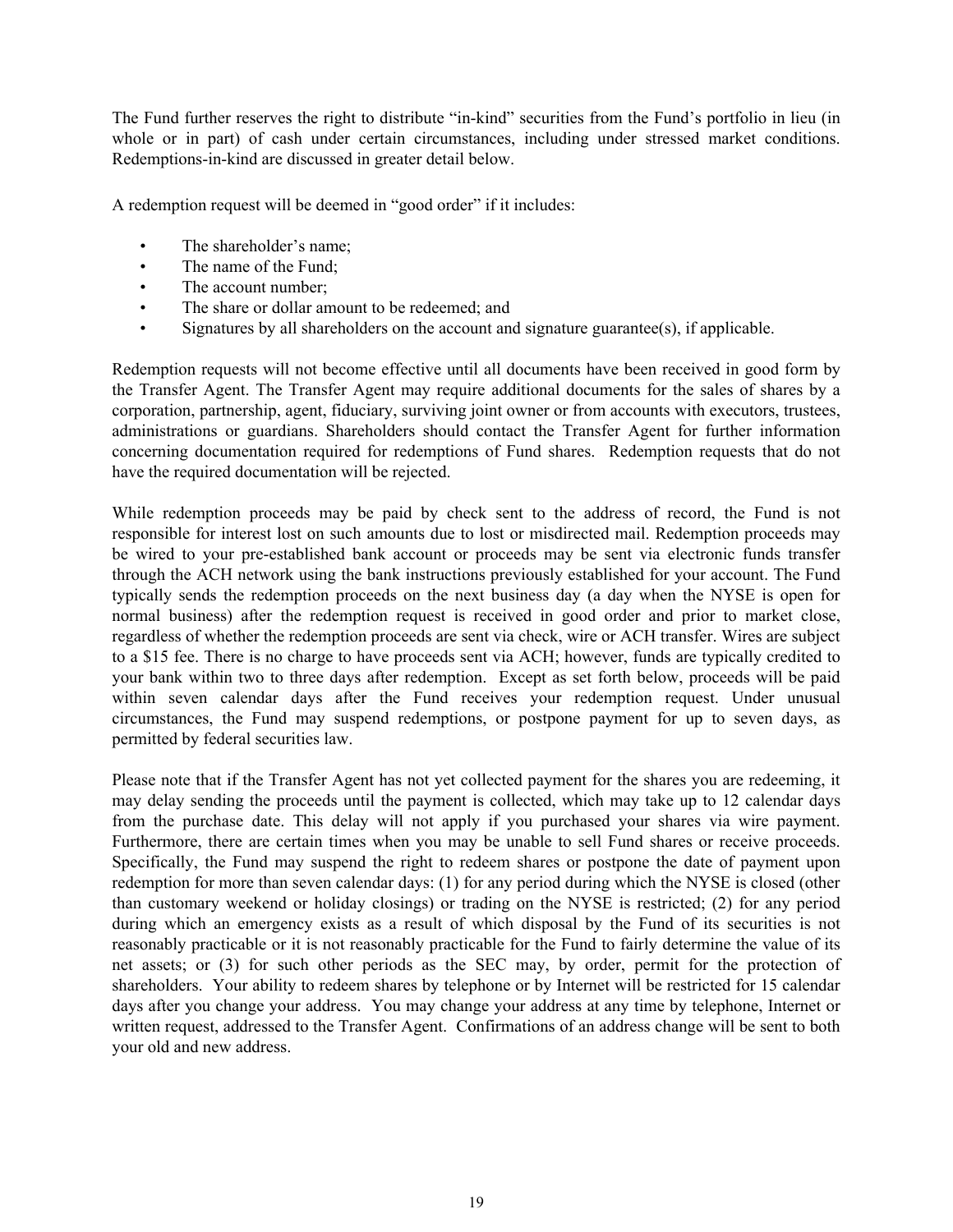*Signature Guarantee*. Redemption proceeds will be sent to the address of record. The Transfer Agent may require a signature guarantee for certain redemption requests. A signature guarantee assures that your signature is genuine and protects you from unauthorized account redemptions. Signature guarantees can be obtained from domestic banks, brokers, dealers, credit unions, national securities exchanges, registered securities associations, clearing agencies and savings associations, as well as from participants in the New York Stock Exchange Medallion Signature Program and the Securities Transfer Agents Medallion Program ("STAMP"), *but not from a notary public*. A signature guarantee, from either a Medallion program member or a non-Medallion program member, is required of each owner in the following situations:

- If ownership is being changed on your account;
- When redemption proceeds are payable or sent to any person, address or bank account not on record;
- When a redemption is received by the Transfer Agent and the account address has changed within the last 15 calendar days;
- For all redemptions in excess of \$100,000 from any shareholder account.

Non-financial transactions, including establishing or modifying the ability to purchase and redeem Fund shares by telephone and certain other services on an account, may require a signature guarantee, signature verification from a Signature Validation Program member, or other acceptable form of authentication from a financial institution source.

In addition to the situations described above, the Fund and/or the Transfer Agent reserve the right to require a signature guarantee or other acceptable signature verification in other instances based on the circumstances relative to the particular situation.

*Redemption by Mail*. You may execute most redemptions by furnishing an unconditional written request to the Fund to redeem your shares at the next calculated NAV per share upon receipt of such request. Written redemption requests should be sent to the Transfer Agent at:

| <b>Regular Mail</b>                | <b>Overnight or Express Mail</b>    |
|------------------------------------|-------------------------------------|
| Muhlenkamp Fund                    | Muhlenkamp Fund                     |
| c/o U.S. Bank Global Fund Services | c/o U.S. Bank Global Fund Services  |
| P.O. Box 701                       | 615 East Michigan Street, 3rd Floor |
| Milwaukee, WI 53201-0701           | Milwaukee, WI 53202                 |

The Fund does not consider the U.S. Postal Service or other independent delivery services to be its agents. Therefore, deposit in the mail or with such services, or receipt at U.S. Bancorp Fund Services, LLC post office box, of purchase orders or redemption requests does not constitute receipt by the Transfer Agent of the Fund. Receipt of purchase orders or redemption requests is based on when the order is received at the Transfer Agent's offices.

*Wire Redemption.* Wire transfers may be arranged to redeem shares. However, the Transfer Agent charges a fee, currently \$15, per wire redemption against your account on dollar specific trades, and from proceeds on complete redemptions and share-specific trades.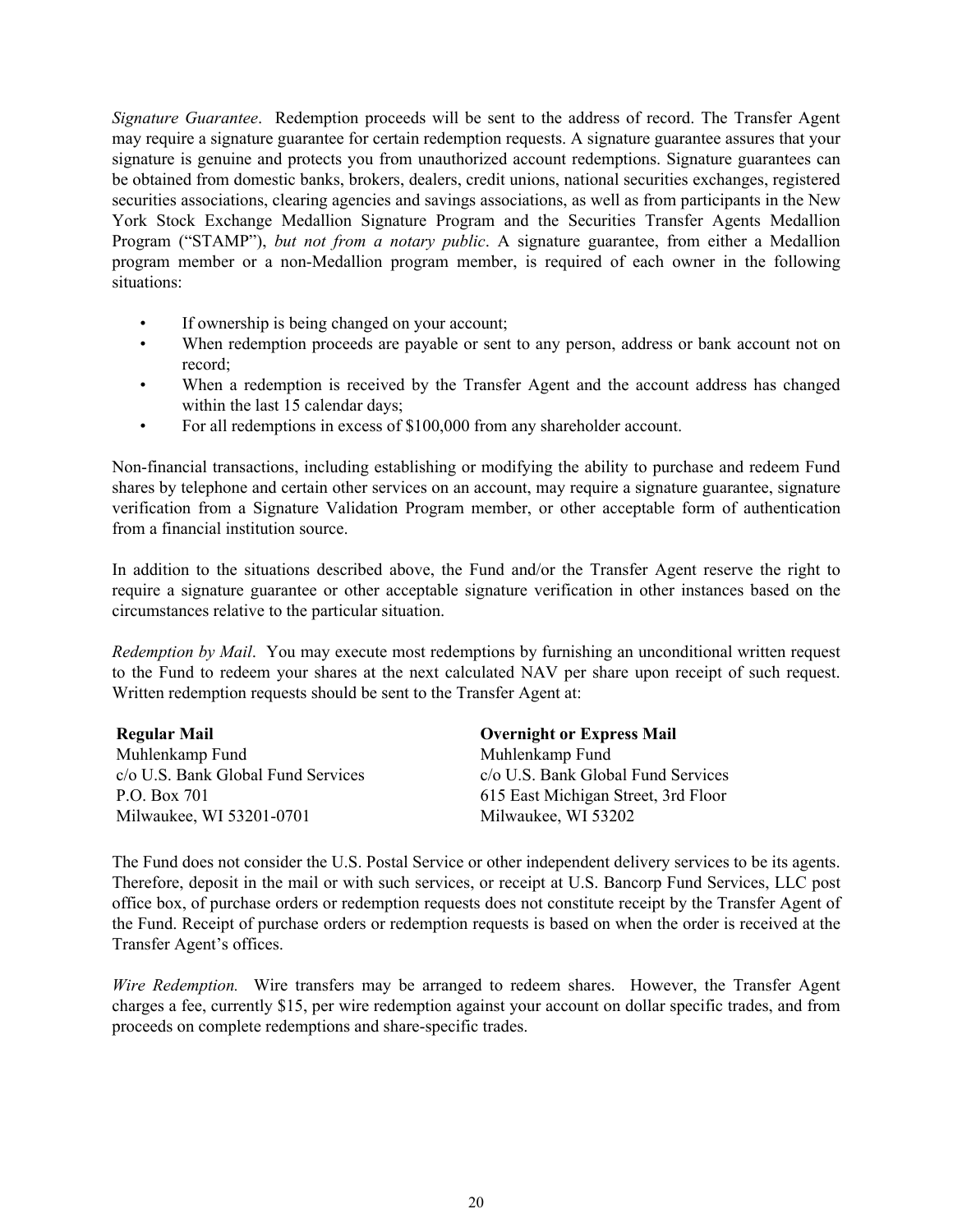*Telephone or Internet Redemption.* If you have accepted telephone transactions on your Account Application or have been authorized to perform telephone transactions by subsequent arrangement in writing with the Fund, you may redeem shares, including shares held in IRAs and other retirement plans, in amounts of \$100,000 or less, by instructing the Fund by telephone at 800-860-3863. Investors in an IRA or other retirement plan will be asked whether or not to withhold federal income tax. If you have set up Internet options on your account, you may also redeem up to \$50,000 per day of Fund shares through the Internet at http://muhlx.muhlenkamp.com/. IRA redemptions cannot be accomplished via the internet.

In order to qualify for, or to change, telephone or Internet redemption privileges on an existing account, a signature guarantee, signature verification from a Signature Validation Program member, or other acceptable form of authentication from a financial institution source may be required of all shareholders. Telephone redemptions will not be made if you have notified the Transfer Agent of a change of address within 15 calendar days before the redemption request. Shareholders may encounter higher than usual call waiting times or slow Internet connectivity during periods of high market activity. Please allow sufficient time to place your telephone or Internet transaction. The Fund is not responsible for delays due to communication or transmission outages or failures.

*Note*: Neither the Fund nor any of its service providers will be liable for any loss or expense in acting upon instructions that are reasonably believed to be genuine. To confirm that all telephone instructions are genuine, the Fund will use reasonable procedures, such as requesting that you correctly state:

- Your Fund account number;
- The name in which your account is registered; and/or
- The Social Security or taxpayer identification number under which the account is registered.

If an account has more than one owner or person authorized to perform transactions, the Fund will accept telephone instructions from any one owner or authorized person.

*Systematic Withdrawal Program.* The Fund offers a systematic withdrawal plan (the "SWP") whereby shareholders or their representatives may request that a redemption in any specific dollar amount of at least \$100 be sent to them each month, calendar quarter, or annually. Investors may choose to have a check sent to the address of record, or proceeds may be sent to a pre-designated bank account via the ACH network. Any withdrawal under the SWP involves a redemption of Fund shares and will be subject to IRS regulations. To start this program, your account must have Fund shares with a value of at least \$5,000 or be an IRA of any value. This program may be terminated or modified by the Fund at any time. Any request to change or terminate your SWP should be communicated in writing or by telephone to the Transfer Agent no later than five days before the next scheduled withdrawal. In addition, if the amount requested to be withdrawn exceeds the rate of growth of assets in your account, including any dividends credited to your account, the account will ultimately be depleted. To establish the SWP, complete the SWP section of an Account Options Form or an IRA Distribution Form (for IRA accounts). Please call 800-860-3863 for additional information regarding the SWP.

*The Fund's Right to Redeem an Account and Charge Below Minimum Account Fee.* The Fund reserves the right to redeem the shares of any shareholder whose account balance is less than \$1,000, other than as a result of a decline in the NAV of the Fund. The Fund will provide the shareholder with written notice 30 days prior to redeeming the shareholder's account. In addition, on or about November 30th of each year, all accounts not enrolled in the AIP with balances less than \$1,500, other than as a result of a decline in the NAV of the Fund, will be charged a \$15 fee. Such fees will be used to lower Fund expenses. The Fund reviews accounts and charges this fee annually.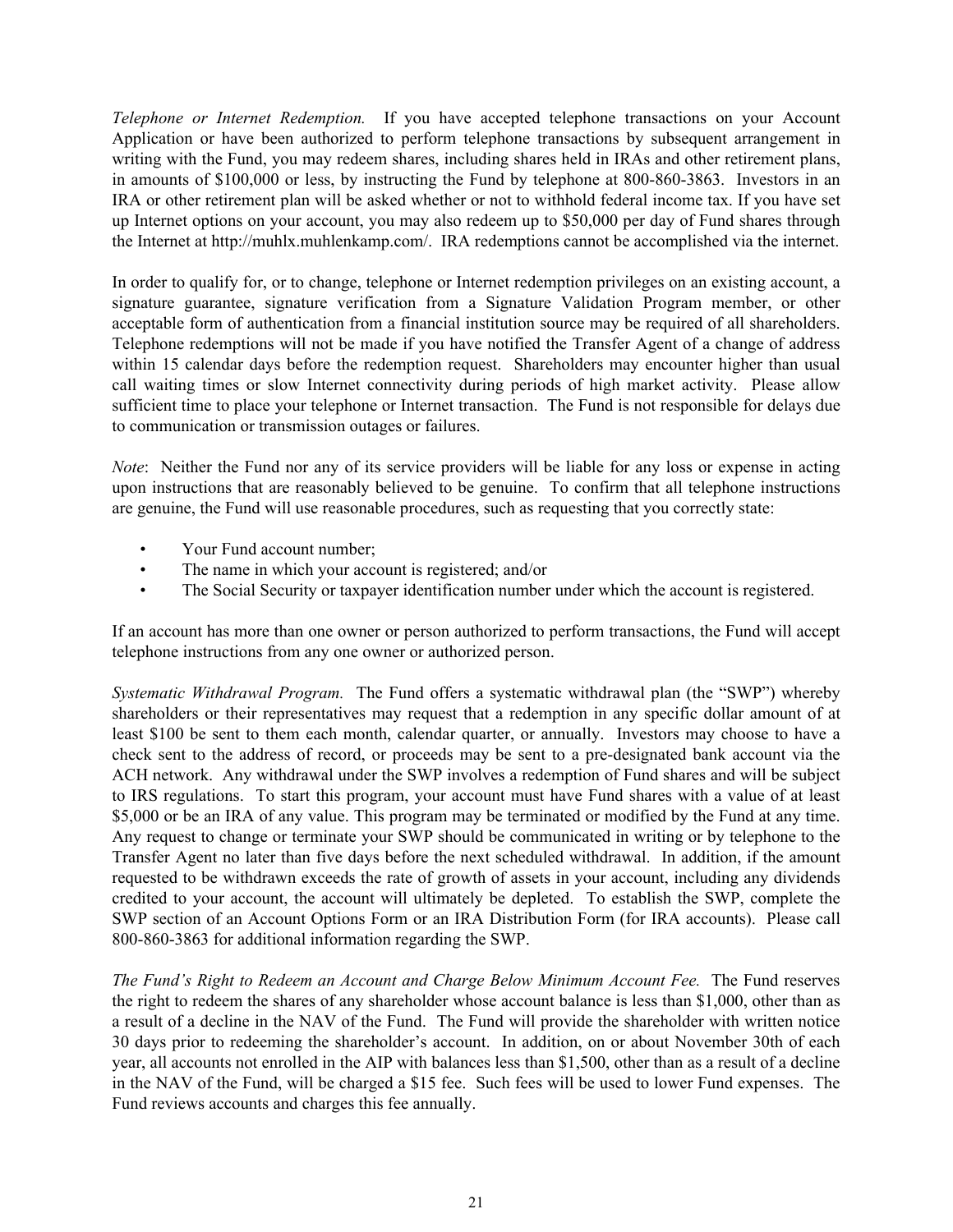<span id="page-24-0"></span>*Redemption-in-Kind.* The Fund generally pays redemption proceeds in cash. However, under unusual conditions that make the payment of cash unwise (and for the protection of the Fund's remaining shareholders), the Fund may pay all or part of a shareholder's redemption proceeds in portfolio securities with a market value equal to the redemption price (redemption-in-kind).

Specifically, if the amount you are redeeming from the Fund during any 90-day period is in excess of the lesser of \$250,000 or 1% of the Fund's net assets, valued at the beginning of such period, the Fund has the right to redeem your shares by giving you the amount that exceeds \$250,000 or 1% of the Fund's net assets in securities instead of cash. If the Fund pays your redemption proceeds by a distribution of securities, you could incur taxes, brokerage commissions or other charges in converting the securities to cash, and you will bear any market risks associated with such securities until they are converted into cash.

*Cancellation*s *or Modifications*. The Fund will not accept a request to cancel or modify a written transaction once processing has begun. Please exercise care when placing a transaction request.

### **Dividends and Distributions**

The Fund will make distributions of net investment income and net capital gains, if any, at least annually, typically during the month of December. The Fund may make additional distributions if deemed to be desirable at other times during the year.

All distributions will be reinvested in Fund shares unless you choose one of the following options: (1) receive distributions of net capital gains in cash, while reinvesting net investment income distributions in additional Fund shares; (2) receive all distributions in cash; (3) reinvest net capital gain distributions in additional Fund shares, while receiving distributions of net investment income in cash; or (4) receive a percentage of net capital gains and/or net investment income distribution in cash, while reinvesting the balance in additional Fund shares.

If you wish to change your distribution option, write or call the Transfer Agent in advance of the payment date of the distribution. However, any such change will be effective only as to distributions for which the record date is five or more calendar days after the Transfer Agent has received your request.

If you elect to receive distributions in cash and the U.S. Postal Service is unable to deliver your check, or if a check remains uncashed for six months, the Fund reserves the right to reinvest the distribution check in your account at the Fund's then current NAV per share and to reinvest all subsequent distributions.

### **Tools to Combat Frequent Transactions**

The Fund is intended for long-term investors. Short-term "market-timers" who engage in frequent purchases and redemptions may disrupt the Fund's investment program and create additional transaction costs that are borne by all of the Fund's shareholders. The Board of Trustees has adopted policies and procedures that are designed to discourage excessive, short-term trading and other abusive trading practices that may disrupt portfolio management strategies and harm performance. The Fund takes additional steps to reduce the frequency and effect of these activities in the Fund. These steps include, among other things, monitoring trading activity and using fair value pricing. Although these efforts are designed to discourage abusive trading practices, these tools cannot eliminate the possibility that such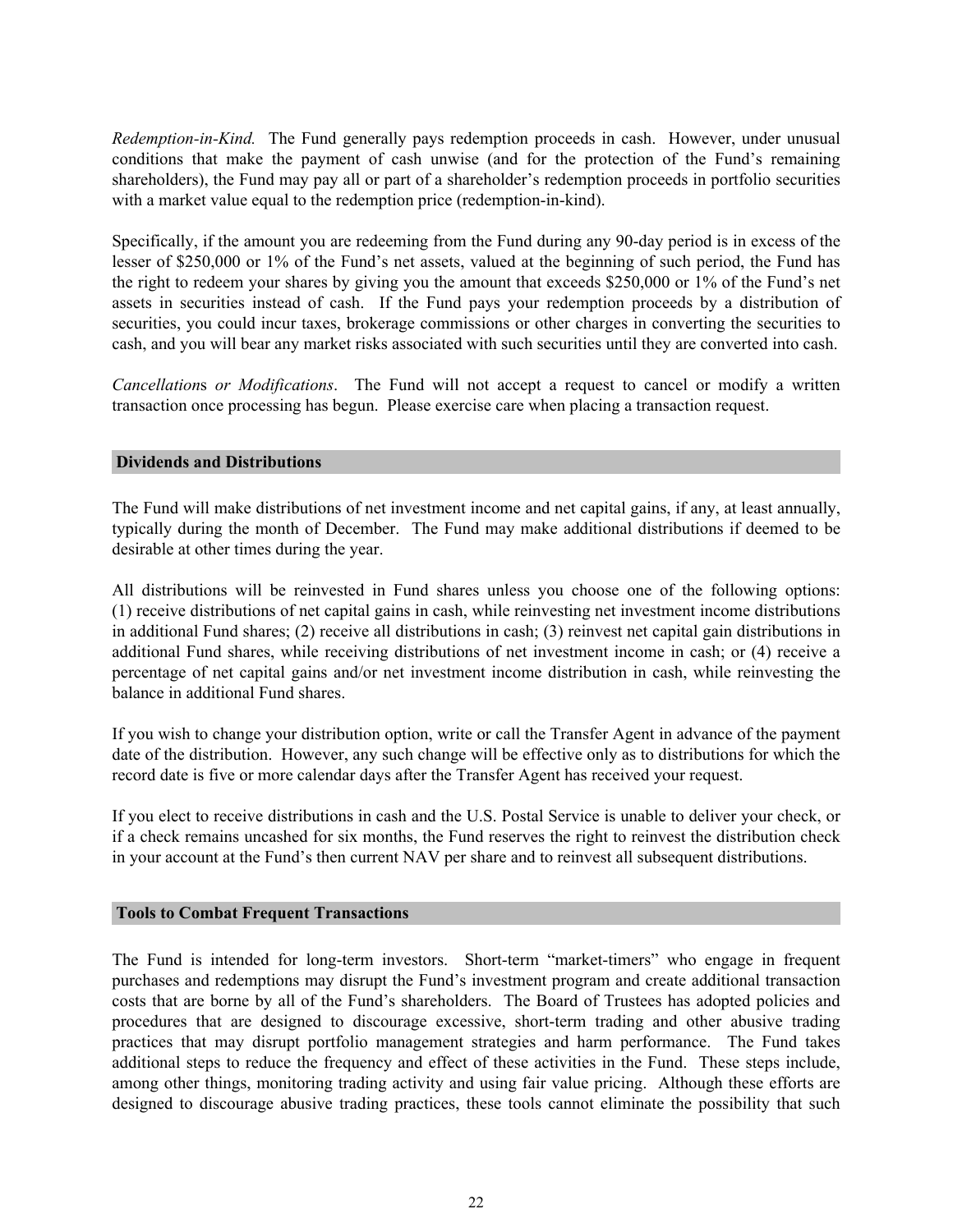activity will occur. The Fund seeks to exercise judgment in implementing these tools to the best of its ability and in a manner that it believes is consistent with shareholder interests. Except as noted herein, the Fund applies all restrictions uniformly in all applicable cases.

*Monitoring Trading Practices*. The Fund monitors selected trades in an effort to detect excessive shortterm trading activities. If, as a result of this monitoring, the Fund believes that a shareholder has engaged in excessive short-term trading, it may, in its discretion, ask the shareholder to stop such activities or refuse to process purchases in the shareholder's accounts. In making such judgments, the Fund seeks to act in a manner that it believes is consistent with the best interests of its shareholders. The Fund uses a variety of techniques to monitor for and detect abusive trading practices. These techniques may change from time to time as determined by the Fund in its sole discretion. To minimize harm to the Fund and its shareholders, the Fund reserves the right to reject any purchase order (but not a redemption request), in whole or in part, for any reason and without prior notice. The Fund may decide to restrict purchase and sale activity in its shares based on various factors, including whether frequent purchase and sale activity will disrupt portfolio management strategies and adversely affect Fund performance.

*Fair Value Pricing*. The Fund employs fair value pricing selectively to ensure greater accuracy in its daily NAV and to prevent dilution by frequent traders or market timers who seek to take advantage of temporary market anomalies. The Board of Trustees has developed procedures that utilize fair value pricing when reliable market quotations are not readily available or when corporate events, events in the securities market and/or world events cause the Adviser to believe that a security's last sale price may not reflect its actual market value Valuing securities at fair value involves reliance on judgment. Fair value determinations are made in good faith in accordance with procedures adopted by the Board of Trustees. There can be no assurance that the Fund will obtain the fair value assigned to a security if it were to sell the security at approximately the time at which the Fund determines its NAV per share. More detailed information regarding fair value pricing can be found in this Prospectus under the heading entitled "Pricing of Fund Shares."

Due to the complexity and subjectivity involved in identifying abusive trading activity and the volume of shareholder transactions the Fund handles, there can be no assurance that the Fund's efforts will identify all trades or trading practices that may be considered abusive. In particular, since the Fund receives purchase and sale orders through Authorized Intermediaries that use group or omnibus accounts, the Fund cannot always detect frequent trading. However, the Fund will work with Authorized Intermediaries as necessary to discourage shareholders from engaging in abusive trading practices and to impose restrictions on excessive trades. In this regard, the Fund has entered into information sharing agreements with Authorized Intermediaries pursuant to which these intermediaries are required to provide to the Fund, at the Fund's request, certain information relating to their customers investing in the Fund through non-disclosed or omnibus accounts. The Fund will use this information to attempt to identify abusive trading practices. Authorized Intermediaries are contractually required to follow any instructions from the Fund to restrict or prohibit future purchases from shareholders that are found to have engaged in abusive trading in violation of the Fund's policies. However, the Fund cannot guarantee the accuracy of the information provided to it from Authorized Intermediaries and cannot ensure that it will always be able to detect abusive trading practices that occur through non-disclosed and omnibus accounts. As a result, the Fund's ability to monitor and discourage abusive trading practices in non-disclosed and omnibus accounts may be limited.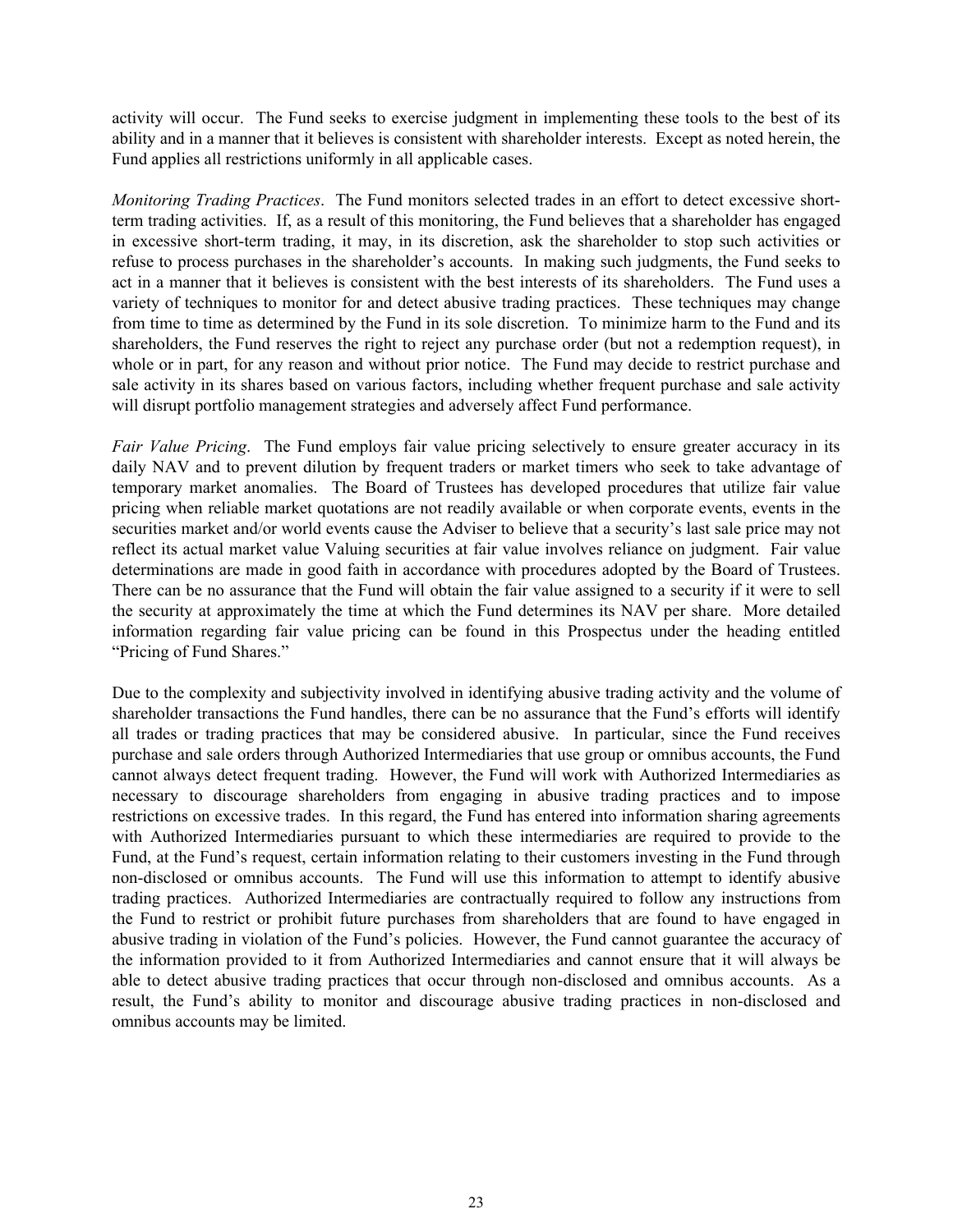#### <span id="page-26-0"></span>**Tax Consequences**

Distributions of the Fund's net investment company taxable income (which includes, but is not limited to, interest, dividends, net short-term capital gains and net gains from foreign currency transactions), if any, are generally taxable to the Fund's shareholders as ordinary income. To the extent that the Fund's distributions of net investment company taxable income are designated as attributable to "qualified dividend" income, such income may be subject to tax at the reduced rate of federal income tax applicable to non-corporate shareholders for net long-term capital gains, if certain holding period requirements have been satisfied by the shareholder. To the extent that the Fund's distributions of net investment company taxable income are attributable to net short-term capital gains, such distributions will be treated as ordinary dividend income for the purposes of income tax reporting and will not be available to offset a shareholder's capital losses from other investments.

Distributions of net capital gains (net long-term capital gains less net short-term capital losses) are generally taxable as long-term capital gains (currently at a maximum federal rate of 20% for individual shareholders in the highest income tax bracket) regardless of the length of time that a shareholder has owned Fund shares, unless you are a tax-exempt organization or are investing through a tax-advantaged arrangement such as a 401(k) plan or IRA.

A 3.8% Medicare tax on net investment income (including capital gains and dividends) will also be imposed on individuals, estates and trusts, subject to certain income thresholds.

You will be taxed in the same manner whether you receive your distributions (whether of net investment company taxable income or net capital gains) in cash or reinvest them in additional Fund shares. Distributions are generally taxable when received. However, distributions declared in October, November or December to shareholders of record on a date in such a month and paid the following January are taxable as if received on December 31.

Shareholders who sell, or redeem, shares generally will have a capital gain or loss from the sale or redemption. The amount of the gain or loss and the applicable rate of federal income tax will depend generally upon the amount paid for the shares, the amount of reinvested taxable distributions, if any, the amount received from the sale or redemption and how long the shares were held by a shareholder. Any loss arising from the sale or redemption of shares held for six months or less, however, is treated as a long-term capital loss to the extent of any amounts treated as distributions of net capital gain received on such shares. In determining the holding period of such shares for this purpose, any period during which your risk of loss is offset by means of options, short sales or similar transactions is not counted. If you purchase Fund shares within 30 days before or after redeeming other Fund shares at a loss, all or part of that loss will not be deductible and will instead increase the basis of the newly purchased shares.

Shareholders will be advised annually as to the federal tax status of all distributions made by the Fund for the preceding year. Distributions by the Fund and gains from the sale of Fund shares may also be subject to state and local taxes. Additional tax information may be found in the SAI.

This section assumes you are a U.S. shareholder and is not intended to be a full discussion of federal tax laws and the effect of such laws on you. There may be other federal, state, foreign or local tax considerations applicable to a particular investor. You are urged to consult your own tax advisor.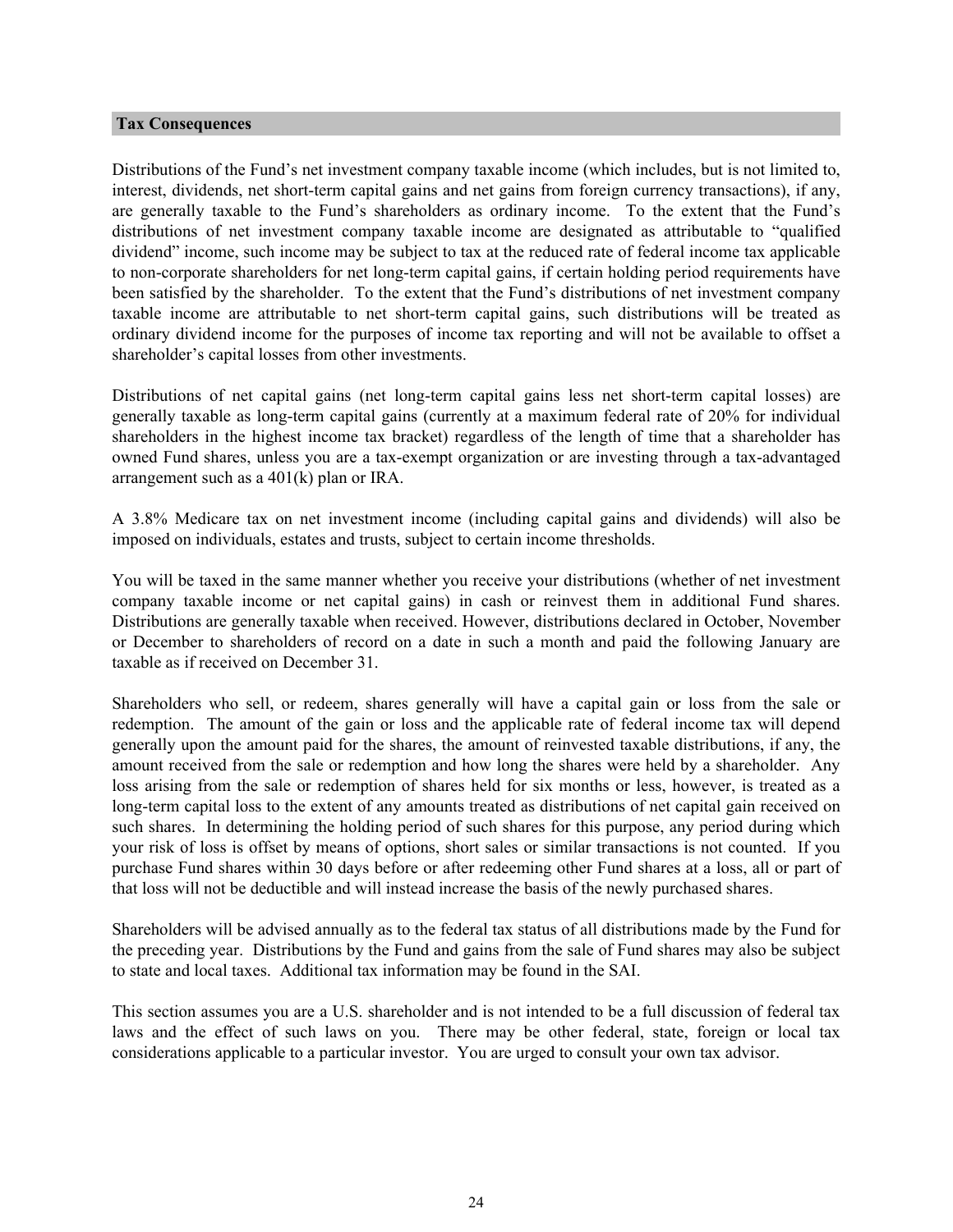### <span id="page-27-0"></span>**Other Fund Policies**

*Telephone and Internet Fraud.* If you accepted telephone or online account access transactions on your Account Application or have been authorized to perform telephone or Internet transactions by subsequent arrangement in writing with the Fund, you may be responsible for any fraudulent telephone or Internet orders as long as the Fund has taken reasonable precautions to verify your identity. In addition, once you place a telephone transaction request, it cannot be canceled or modified after the close of regular trading on the NYSE (generally, 4:00 p.m. Eastern Time).

During periods of significant economic or market change, telephone transactions may be difficult to complete. If you are unable to contact the Fund by telephone, you may also mail the requests to the Fund at the address listed previously in the "How to Purchase Shares" section.

Telephone trades must be received by or prior to the close of the NYSE (generally 4:00 p.m., Eastern Time). Please allow sufficient time to ensure that you will be able to complete your telephone transaction prior to the close of the NYSE.

*Policies of Other Financial Intermediaries.* Financial intermediaries may establish policies that differ from those of the Fund. For example, the institution may charge transaction fees, set higher minimum investments or impose certain limitations on buying or selling shares in addition to those identified in this Prospectus. Please contact your financial intermediary for details.

*Closing the Fund.* The Adviser retains the right to close (or partially close) the Fund to new purchases if it is determined to be in the best interest of the Fund's shareholders. Based on market and Fund conditions, the Adviser may decide to close the Fund to new investors, all investors or certain classes of investors (such as fund supermarkets) at any time. If the Fund is closed to new purchases, it will continue to honor redemption requests, unless the right to redeem shares has been temporarily suspended as permitted by federal law.

*Householding.* In an effort to decrease costs, the Fund intends to reduce the number of duplicate prospectuses and other similar documents you receive by sending only one copy of each to those addresses shared by two or more accounts and to shareholders the Fund reasonably believes are from the same family or household. If you would like to discontinue householding for your accounts, please call toll-free at 800-860-3863 to request individual copies of these documents. Once the Fund receives notice to stop householding, the Fund will begin sending individual copies 30 days after receiving your request. This Householding policy does not apply to account statements.

*Lost Shareholders, Inactive Accounts and Unclaimed Property*. It is important that the Fund maintains a correct address for each shareholder. An incorrect address may cause a shareholder's account statements and other mailings to be returned to the Fund. Based upon statutory requirements for returned mail, the Fund will attempt to locate the shareholder or rightful owner of the account. If the Fund is unable to locate the shareholder, then it will determine whether the shareholder's account can legally be considered abandoned. Your mutual fund account may be transferred to the state government of your state of residence if no activity occurs within your account during the "inactivity period" specified in your state's abandoned property laws.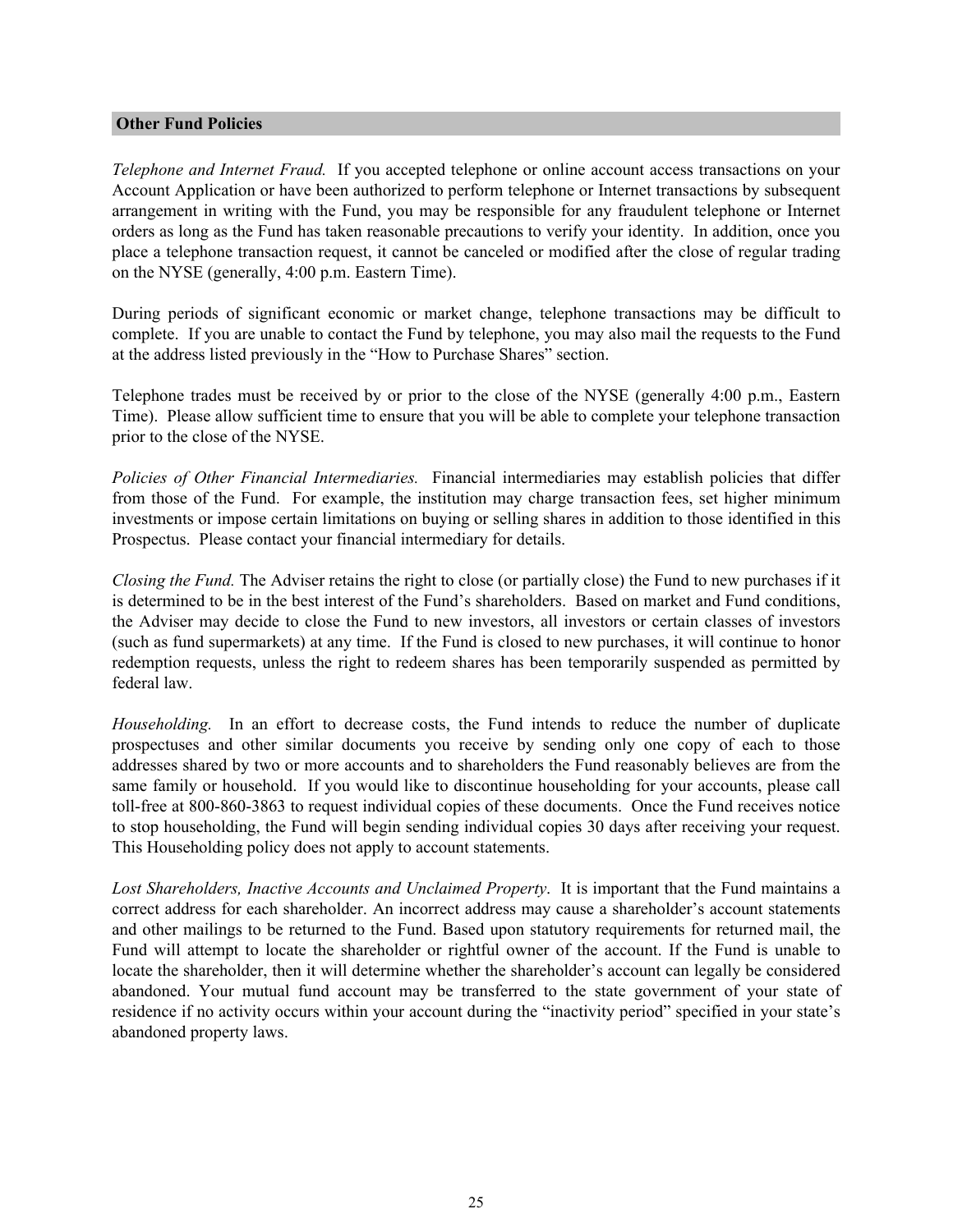<span id="page-28-0"></span>The Fund is legally obligated to escheat (or transfer) abandoned property to the appropriate state's unclaimed property administrator in accordance with statutory requirements. The shareholder's last known address of record determines which state has jurisdiction. Please proactively contact the Transfer Agent toll-free at 800-860-3863 at least annually to ensure your account remains in active status.

If you are a resident of the state of Texas, you may designate a representative to receive notifications that, due to inactivity, your mutual fund account assets may be delivered to the Texas Comptroller. Please contact the Transfer Agent if you wish to complete a Texas Designation of Representative form.

### **Distribution of Fund Shares**

### **The Distributor**

Quasar Distributors, LLC (the "Distributor") is located at 111 East Kilbourn Avenue, Suite 2200, Milwaukee, Wisconsin 53202, and serves as distributor and principal underwriter to the Fund. The Distributor is a registered broker-dealer and member of the Financial Industry Regulatory Authority, Inc. Shares of the Fund are offered on a continuous basis.

### **Payments to Financial Intermediaries**

The Fund may pay service fees to intermediaries, such as banks, broker-dealers, financial advisors or other financial institutions, including affiliates of the Adviser, for sub-administration, sub-transfer agency and other shareholder services associated with shareholders whose shares are held of record in omnibus accounts, other group accounts or accounts traded through registered securities clearing agents.

The Adviser, out of its own resources and without additional cost to the Fund or its shareholders, may provide additional cash payments to intermediaries who sell shares of the Fund. These payments and compensation are in addition to service fees paid by the Fund, if any. Payments are generally made to intermediaries that provide shareholder servicing, marketing support or access to sales meetings, sales representatives and management representatives of the intermediary. Payments may also be paid to intermediaries for inclusion of the Fund on a sales list, including a preferred or select sales list or in other sales programs. Compensation may be paid as an expense reimbursement in cases in which the intermediary provides shareholder services to the Fund. The Adviser may also pay cash compensation in the form of finder's fees that vary depending on the dollar amount of the shares sold.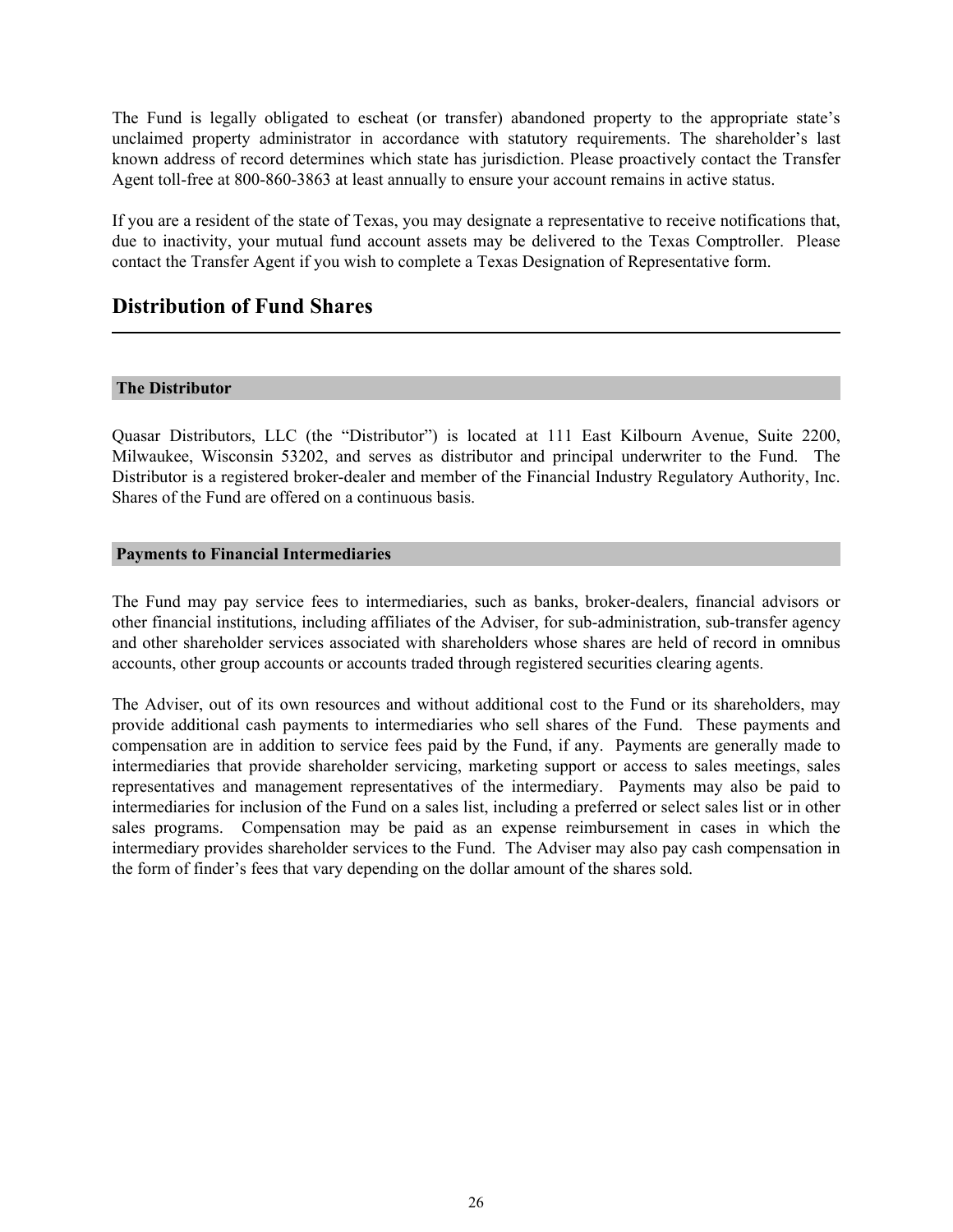### <span id="page-29-0"></span>**Financial Highlights**

The following financial highlights are intended to help you understand the Fund's financial performance. Certain information reflects financial results for a single Fund share. Total returns represent the rate an investor would have earned (or lost) on an investment in the Fund (assuming reinvestment of all dividends and distributions, if any). This information has been derived from the financial statements audited by Cohen & Company, Ltd., the Fund's independent registered public accounting firm, whose report, along with the Fund's financial statements, is included in the Fund's annual report, which is available upon request or on the Fund's website at https://muhlx.muhlenkamp.com/.

|                                                                 | Year Ended December 31, |                |                  |                |                |
|-----------------------------------------------------------------|-------------------------|----------------|------------------|----------------|----------------|
| PER SHARE DATA:                                                 | 2021                    | 2020           | 2019             | 2018           | 2017           |
| NET ASSET VALUE, BEGINNING OF<br><b>YEAR</b>                    | \$47.79                 | \$47.12        | \$41.71          | \$55.21        | \$48.47        |
| <b>INVESTMENT OPERATIONS:</b>                                   |                         |                |                  |                |                |
| Net investment income (loss)                                    | (0.05)                  | 0.11           | 0.18             | 0.12           | 0.20           |
| Net realized and unrealized gains<br>(losses) on investments    | 13.91                   | 5.47           | 5.82             | (7.49)         | 8.92           |
| Total from investment operations                                | 13.86                   | 5.58           | 6.00             | (7.37)         | 9.12           |
| <b>LESS DISTRIBUTIONS FROM:</b>                                 |                         |                |                  |                |                |
| Net investment income                                           |                         | (0.13)         | (0.19)           | (0.16)         | (0.19)         |
| Realized gains                                                  | (4.44)                  | (4.78)         | (0.40)           | (5.97)         | (2.19)         |
| <b>Total distributions</b>                                      | (4.44)                  | (4.91)         | (0.59)           | (6.13)         | (2.38)         |
| NET ASSET VALUE, END OF YEAR                                    | \$57.21                 | \$47.79        | \$47.12          | \$41.71        | \$55.21        |
| <b>TOTAL RETURN</b>                                             | 29.02%                  | 11.86%         | 14.39%           | $-13.29%$      | 18.77%         |
| SUPPLEMENTAL DATA AND RATIOS:                                   |                         |                |                  |                |                |
| NET ASSETS, END OF YEAR (in millions)                           | \$202                   | \$180          | \$185            | \$188          | \$259          |
| RATIO OF EXPENSES TO AVERAGE<br><b>NET ASSETS:</b>              |                         |                |                  |                |                |
| Excluding expense waiver/reductions                             | 1.26%                   | 1.29%          | 1.28%            | 1.25%          | 1.25%          |
| Including expense waiver/reductions                             | 1.10%                   | $1.10\%^{(1)}$ | $1.12\%/(1)(2)}$ | $1.20\%^{(1)}$ | $1.21\%^{(1)}$ |
| RATIO OF NET INVESTMENT INCOME<br>(LOSS) TO AVERAGE NET ASSETS: |                         |                |                  |                |                |
| Including expense waiver/reductions                             | $(0.08)\%$              | 0.24%          | 0.38%            | 0.20%          | 0.37%          |
| PORTFOLIO TURNOVER RATE                                         | $8.06\%^{(3)}$          | 24.64%         | 40.19%           | 9.55%          | 19.32%         |

(1) The ratio includes expense reductions for minimum account maintenance fees deposited into the Fund.

(2) Prior to February 28, 2019, the annual expense limitation was 1.20% of the average daily net assets. Thereafter it was 1.10%.

 $^{(3)}$  Excludes value of securities delivered as a result of an in-kind redemption of the Fund's capital shares on May 12, 2021 and August 31, 2021.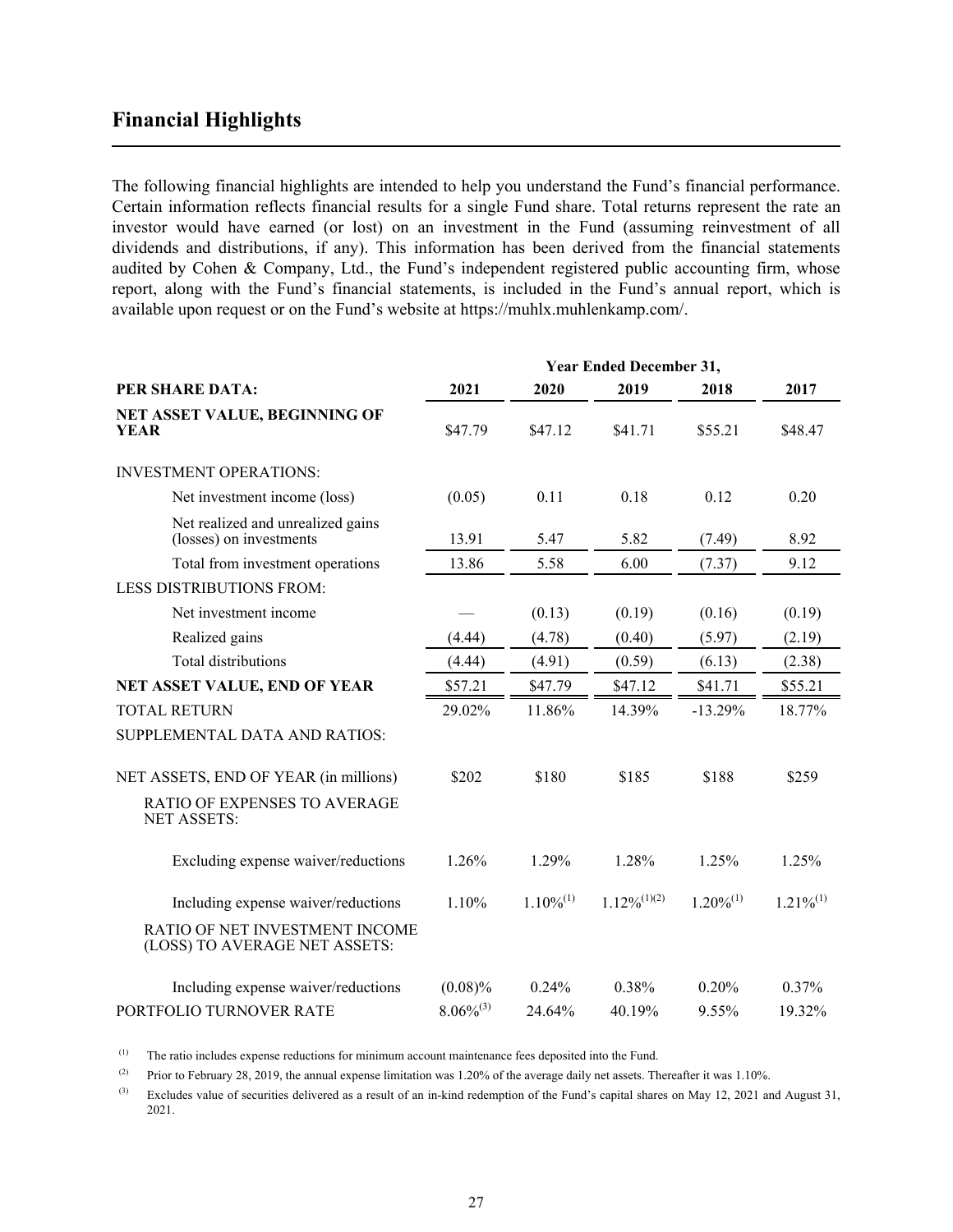#### *Investment Adviser*

Muhlenkamp & Company, Inc. 5000 Stonewood Drive, Suite 300 Wexford, Pennsylvania 15090-8395

#### *Independent Registered Public Accounting Firm*

Cohen & Company, Ltd. 342 North Water Street, Suite 830 Milwaukee, Wisconsin 53202

#### *Legal Counsel*

Stradley Ronon Stevens & Young, LLP 2005 Market Street, Suite 2600 Philadelphia, Pennsylvania 19103

### *Custodian*

U.S. Bank N.A. Custody Operations 1555 North Rivercenter Drive, Suite 302 Milwaukee, Wisconsin 53212

#### *Transfer Agent, Fund Accountant and Fund Administrator*

U.S. Bancorp Fund Services, LLC 615 East Michigan Street Milwaukee, Wisconsin 53202

### *Distributor*

Quasar Distributors, LLC 111 East Kilbourn Avenue, Suite 2200 Milwaukee, Wisconsin 53202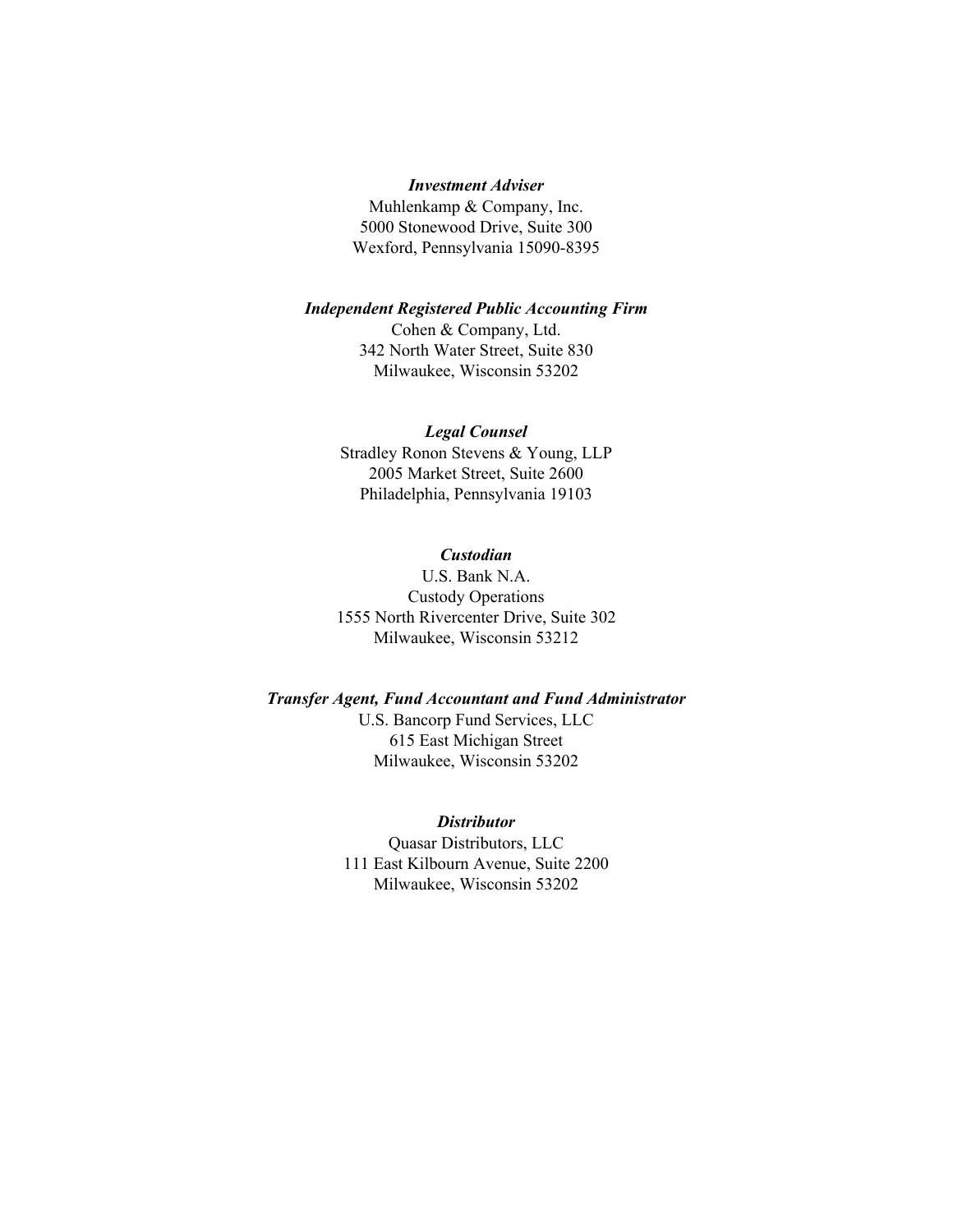The Fund collects only relevant information about you that the law allows or requires it to have in order to conduct its business and properly service you. The Fund collects financial and personal information about you ("Personal Information") directly (*e.g.*, information on account applications and other forms, such as your name, address, and social security number, and information provided to access account information or conduct account transactions online, such as password, account number, e-mail address, and alternate telephone number), and indirectly (*e.g.*, information about your transactions with us, such as transaction amounts, account balance and account holdings).

The Fund does not disclose any non-public personal information about its shareholders or former shareholders other than for everyday business purposes such as to process a transaction, service an account, respond to court orders and legal investigations or as otherwise permitted by law. Third parties that may receive this information include companies that provide transfer agency, technology and administrative services to the Fund, as well as the Fund's investment adviser who is an affiliate of the Fund. If you maintain a retirement/educational custodial account directly with the Fund, we may also disclose your Personal Information to the custodian for that account for shareholder servicing purposes. The Fund limits access to your Personal Information provided to unaffiliated third parties to information necessary to carry out their assigned responsibilities to the Fund. All shareholder records will be disposed of in accordance with applicable law. The Fund maintains physical, electronic and procedural safeguards to protect your Personal Information and requires its third-party service providers with access to such information to treat your Personal Information with the same high degree of confidentiality.

In the event that you hold shares of the Fund through a financial intermediary, including, but not limited to, a broker-dealer, bank, credit union or trust company, the privacy policy of your financial intermediary governs how your non-public personal information is shared with unaffiliated third parties.